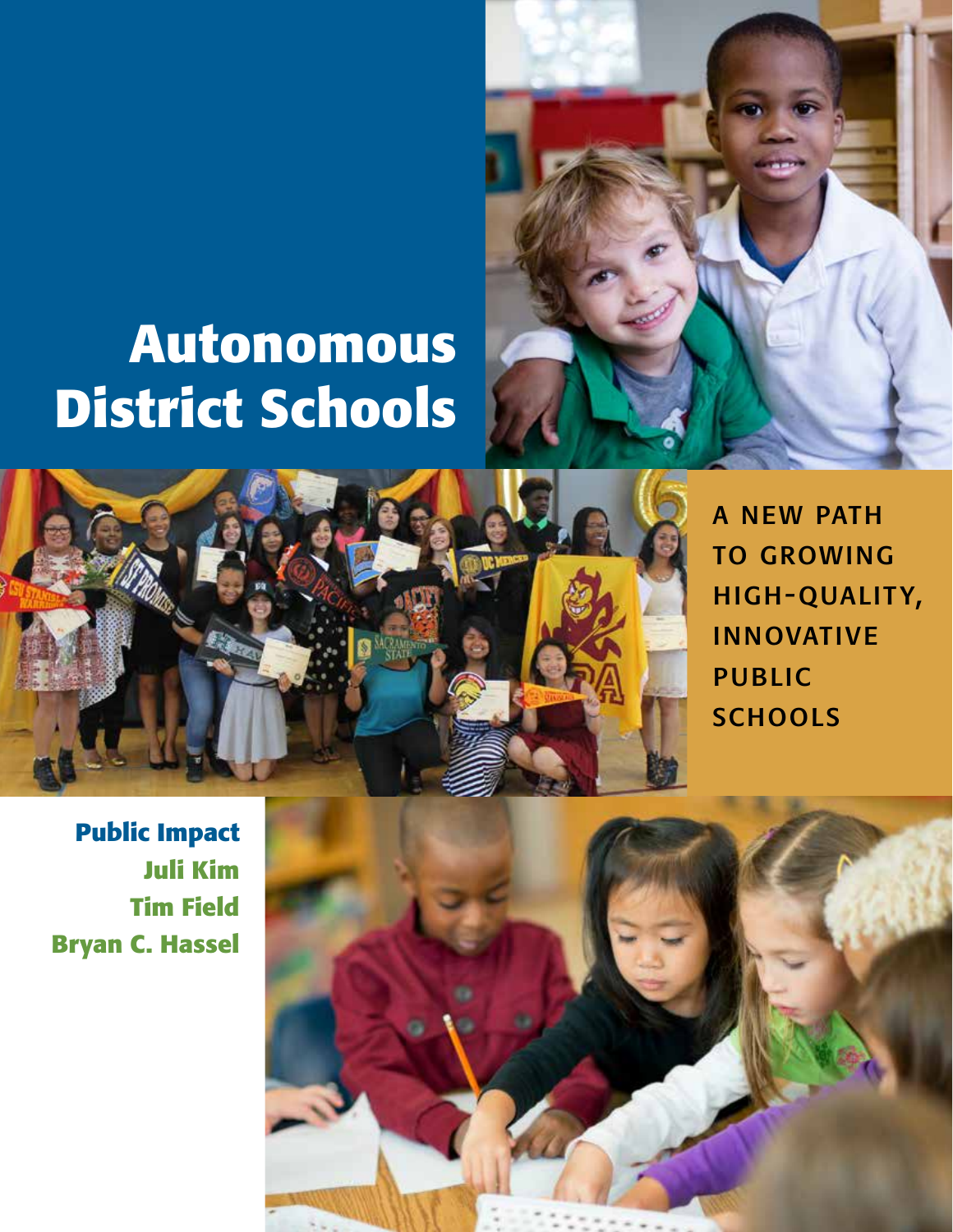## **Acknowledgements**

This report is based on research made possible through the generous support of the Walton Family Foundation. The authors thank the many district staff, school operators, and education stakeholders who contributed their insights to the development of this report. We are grateful for their willingness to share their candid reflections and perspectives, but claim all analysis, interpretations, and errors as our own. The authors also thank members of Public Impact for their contributions: Elaine Hargrave and Julia Conrad Fisher for providing research and interview support; Sharon Kebschull Barrett for copyediting; and Beverley Tyndall for coordinating the layout and production process. Many thanks to April Leidig for design and layout.

©2019 Public Impact

**Public Impact's** mission is to improve education dramatically for all students, especially low-income students, students of color, and other students whose needs historically have not been well met. We are a team of professionals from many backgrounds, including former teachers. We are researchers, thought leaders, tool builders, and on-the-ground consultants who work with leading education reformers. For more on Public Impact, please visit [www.publicimpact.com](http://www.publicimpact.com).



**WALTON FAMILY** FOUNDATION

Please cite this report as: Public Impact: Kim, J., Field, T., & Hassel, B. C. (2019). *Autonomous district schools: A new path to growing high-quality, innovative public schools*. Chapel Hill, NC: Public Impact. Retrieved from: https://publicimpact.com/wp-content/uploads/2019/02/ [Autonomous\\_District\\_Schools\\_A\\_New\\_Path\\_to\\_Growing\\_](https://publicimpact.com/wp-content/uploads/2019/02/Autonomous_District_Schools_A_New_Path_to_Growing_High-Quality_Innovative_Public_Schools.pdf) High-Quality\_Innovative\_Public\_Schools.pdf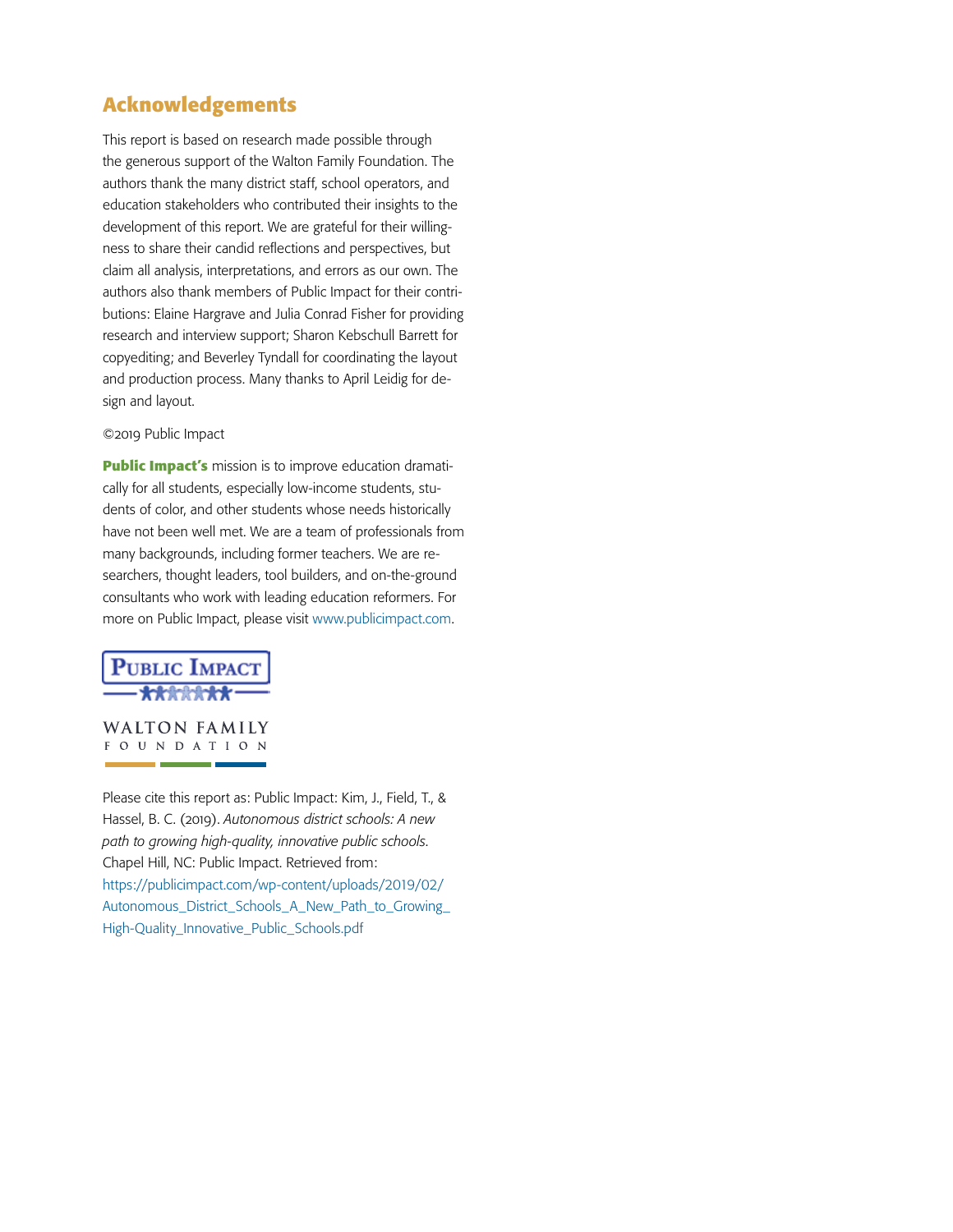

cross the United States, a movement to create a new kind of public school—"autonomous district schools"—is giving districts the freedoms charter schools receive. Like charter schools, autonomous district schools are freedo giving districts the freedoms charter schools receive. Like charter schools, autonomous district schools are freed from innovation-inhibiting state and district policies, allowing talented educators to make academic and operational changes that better serve students. But rather than operating under a charter that is completely independent from the district, these autonomous schools remain part of the district. Thus, autonomous district schools let districts try to do what charters have done in cities such as New Orleans and Indianapolis: grow high-quality, innovative schools and diversify public school options at scale.

Given the increasing interest in and proliferation of autonomous district school initiatives,<sup>1</sup> this report provides a framework, language, and specific examples to describe different approaches for implementing district autonomous schools; and highlights design decisions that affect the effectiveness and sustainability of autonomous district schools.

## **Autonomous District Schools Explained**

On a continuum of public school models, autonomous district schools fall between traditional district and charter schools (see Figure 1, page 2). Autonomous district school models may vary from one another depending on the governance relationship with the district (see "Categories of Autonomous District Schools," page 7), but like charter schools, they are exempt from certain state and district policies that govern the operation of state-funded schools,

and may exercise similar autonomies regarding staffing, curriculum, budget, and operations. They may be operated or supported by external school management organizations or operators, but the school district still holds them accountable for their performance through contracts or alternative governance structures. Unlike most charter schools, they typically must follow district enrollment policies; their performance is included in ratings of the home district's performance; and they can use district resources (facilities and operational services, such as transportation and maintenance, for example) that charter schools usually cannot.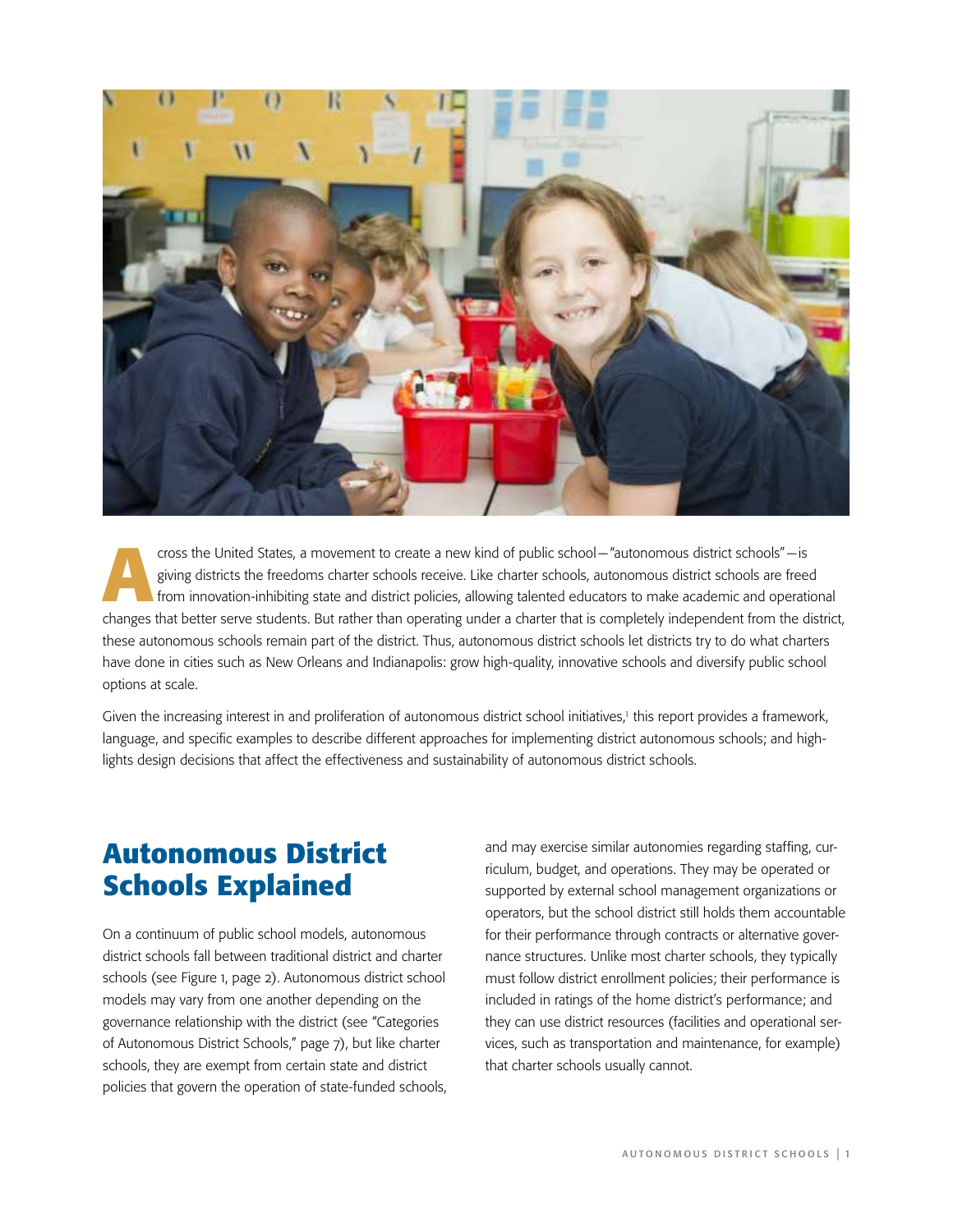| <b>TRADITIONAL</b><br><b>DISTRICT SCHOOLS</b>                                                                                                                                                                                                 | <b>AUTONOMOUS</b><br><b>DISTRICT SCHOOLS</b>                                                                                                                                                                                                                      | <b>CHARTER SCHOOLS</b>                                                                                                                                                                   |
|-----------------------------------------------------------------------------------------------------------------------------------------------------------------------------------------------------------------------------------------------|-------------------------------------------------------------------------------------------------------------------------------------------------------------------------------------------------------------------------------------------------------------------|------------------------------------------------------------------------------------------------------------------------------------------------------------------------------------------|
|                                                                                                                                                                                                                                               | AUTONOMOUS DISTRICT SCHOOL CATEGORIES                                                                                                                                                                                                                             |                                                                                                                                                                                          |
| <b>DISTRICT-RUN</b>                                                                                                                                                                                                                           | <b>PARTNER-LED</b>                                                                                                                                                                                                                                                | <b>PARTNER-RUN</b>                                                                                                                                                                       |
| Schools may operate with waivers from<br>certain district policies, collective bar-<br>gaining agreements, and state laws, but<br>district maintains traditional relationship<br>with school leaders/staff, who remain<br>district employees. | District transfers some operational<br>authority to an independent organiza-<br>tion, but maintains control over certain<br>critical operating policies (such as<br>adherence to collective bargaining<br>agreement) and remains the employer<br>of school staff. | District transfers school operational<br>authority to an independent organiza-<br>tion; district oversight (governance)<br>limited to performance contract with<br>partner organization. |

**Figure 1. Public School Models**

Though research on the performance of autonomous district schools is limited, some data suggest that student outcomes in autonomous district schools improve over time more than in other district schools.2 Though most autonomous district school initiatives have been driven by political and accountability pressures to improve low-performing schools, the experience of early adopters suggests that autonomous district school models also offer school districts untapped potential to pursue innovation in school design, by providing a way for district schools to overcome state and district rules and policies that have historically impeded entrepreneurial educators.

This opportunity is significant for districts given the increasing demand for a broader range of public school options. The charter sector has produced some schools implementing school design innovations that have shown success in improving outcomes, especially in urban, high-poverty communities, but observers have expressed concern about the limited range of innovations in most charter schools.<sup>3</sup>

Nor has the charter sector been able to grow or replicate successful models at a rate sufficient to meet the demand for better or more diverse school options. In 2017–18, nearly 3.2 million students were enrolled in charter schools, though some reports suggest that over 5 million more students would enroll in charters if seats were available.<sup>4</sup>

Autonomous district schools can also help a district attract and retain talented educators. Autonomous schools provide a way for districts to create high-quality and diverse school options that attract not only students and families but also educators seeking a more innovative and flexible school operating environment.

Autonomous district schools also offer a route for districts to seize the opportunity presented by chartering even when actual chartering may be limited by policy or politics. Many districts exist in states without strong charter school laws. Even in places with laws that support growth of high-quality charter schools, many districts face political constraints on how eagerly they can embrace charters. Autonomous district schools give them a way to sponsor independent innovation without the "charter" label.

Autonomous district schools also let districts promote districtcharter collaboration. By enlisting charter organizations to operate autonomous district schools, districts can build and diversify a portfolio of school designs and operators. Charter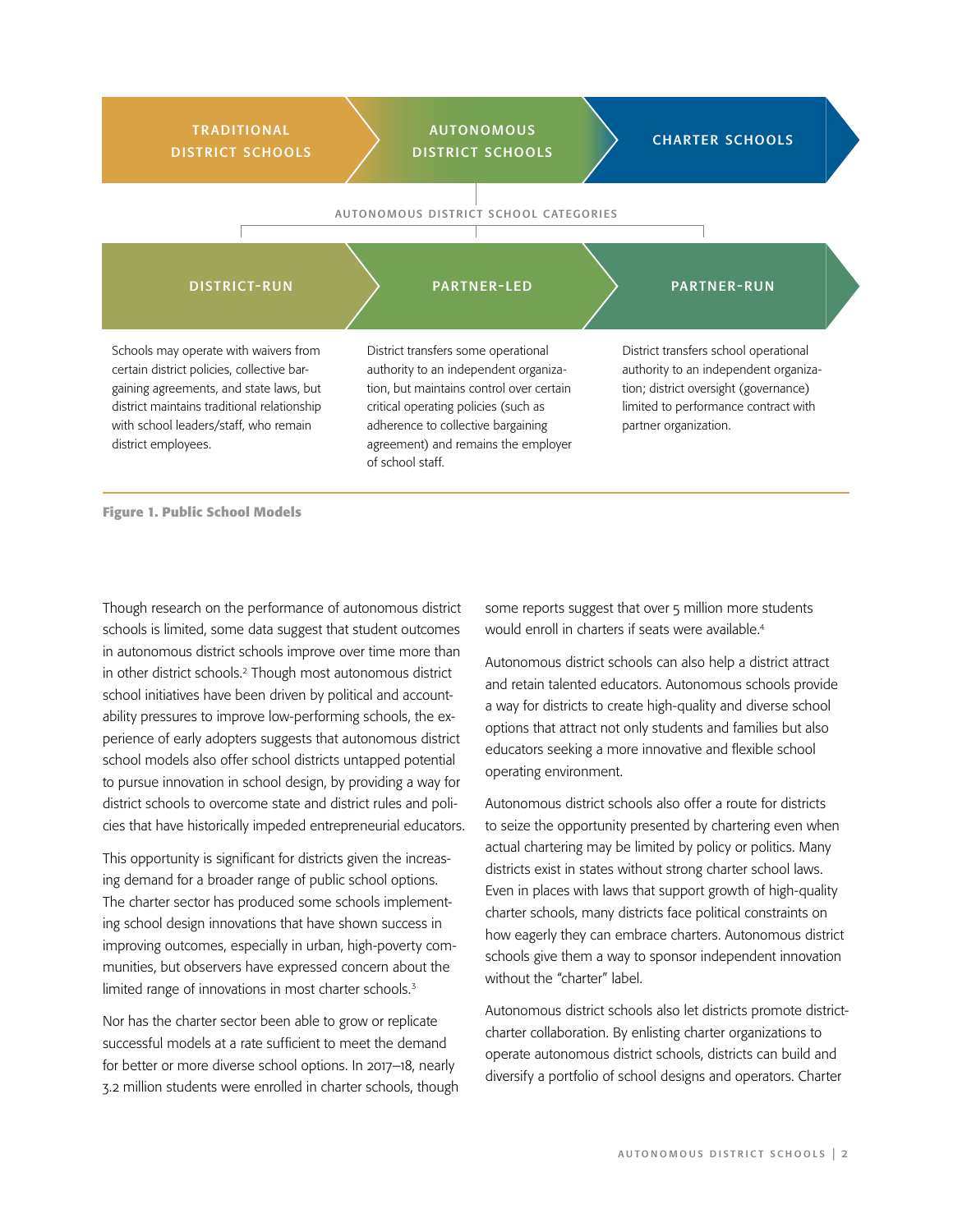operators that collaborate with districts to develop or operate autonomous district schools gain access to district facilities and resources while expanding their impact and building bridges with traditional district school supporters. Alternatively, autonomous district school initiatives push charters to improve or innovate at scale. Either path potentially leads to innovative and better school options for more students, which, over time, improves public school opportunities for all students.

# **Anatomy of Autonomous District School Initiatives**<sup>5</sup>

Based on state law, district policy, and school operating agreements, autonomous district schools differ from one another and from traditional district and charter schools in three ways:

**• District-school relationship**—the governance connection between a district and school as defined by state or district policy. State or district policy provides a framework for establishing autonomous schools, identifies district schools eligible to exercise autonomy, defines their autonomies, and provides for mechanisms and organizational systems that both enable and protect those autonomies.



**Figure 2. Dimensions of Autonomous School Initiatives**

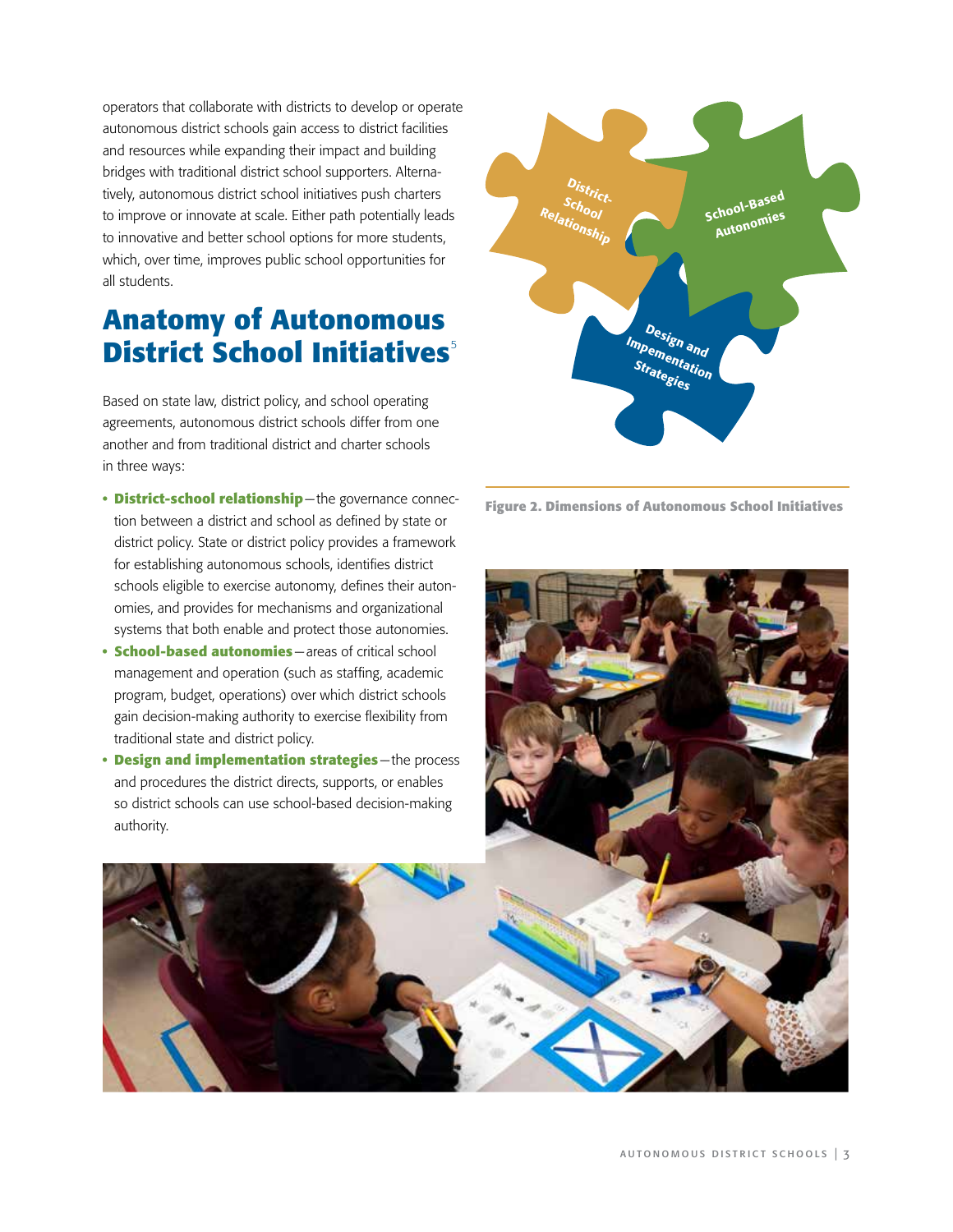#### **District-school relationship**

Autonomous district school initiatives alter the traditional relationship between a district and school by transferring decision-making authority from the district to the school. State or district policy redefines the governance connection between a district and school by establishing a vision for the creation of autonomous district schools, defining autonomies that they may exercise, and providing for mechanisms that both enable and protect those autonomies. Five key indicators evidence this new relationship (see Table 1, page 5):

- **Legal authority.** Typically, the establishment of this new district-school relationship arises from a legal authority, such as state law or district policy, that provides the local school board and superintendent authority to establish autonomous district schools.
- **Eligible schools.** In defining the purpose of autonomous district schools, the law or policy defines schools eligible to become autonomous district schools. To date, most districts have implemented autonomous schools as an intervention for turning around low-performing schools individually or as part of a "turnaround" zone. But a few are offering autonomy to other schools to foster innovation.
- **School-based authority.** With autonomous district school initiatives, the district transfers decision-making authority to an organization (such as a single or multi-school operator organization) or school-based committee (see "School Governance Committees," page 6) that oversees day-to-day operations and management, including performance of the school leader, school budget, and strategic planning.
- **Student enrollment.** Generally, the state law or district policy enabling autonomous district schools prescribes the enrollment policy they must adopt. Frequently, autonomous district schools must abide by the existing enrollment policy. For example, those operating within a district with set attendance boundaries must guarantee seats for all students within the school's attendance zone; schools operating within choice zones must establish policies and processes that comply with the district's school choice policies. However, autonomous district schools are frequently authorized to exercise district-wide enrollment for any seats remaining after students within the schools' attendance zone are served.
- **Governance relationship.** Usually, a contract, memorandum of agreement or understanding, or district-approved

plan documents the new relationship between the district and the school-based entity with decision-making authority. The critical change is that the school-based entity gains authority to make or approve decisions traditionally made by district leadership; in exchange, it is held accountable for exercising that autonomy. Despite the transfer of authority to the school-based entity, the district remains accountable for the school's performance. However, a governance shift occurs when a district transfers all oversight of the school's exercise of autonomy to an independently incorporated entity without the possibility of revocation except for cause. A governance shift does not occur when the district oversees a school-based entity's exercise of decision-making authority.

The experience of charters suggests that autonomous district schools are ideally governed by operators independent of the district, under the terms of contracts revocable only for cause. Many autonomous school advocates view a governance shift as essential to making district school autonomy viable. But state or district policy or politics may constrain the degree to which districts can emulate that governance model. In these cases, districts try to establish the conditions that allow district schools to manage themselves with autonomy without a governance shift (see "Categories of Autonomous District Schools," page 7).

Though autonomous district schools may be implemented without a complete governance shift, this change does indicate the highest level of assurance that district schools will, in fact, be allowed to manage themselves without interference from the district. Without a governance shift, the ability of an autonomous school to make school-based decisions independent of the district depends on the mechanisms in place to enforce the terms of the new district-school relationship, including its exercise of autonomy. Legal authority, such as state law, and mechanisms such as contractual agreements provide the greatest protection. District policy or a memorandum of understanding (MOU) between the district and school are more susceptible to interpretations influenced by changes in district leadership, priorities, or internal organization. For example, MOUs with Los Angeles Unified School District (LAUSD) enable Pilot Schools and the Partnership for Los Angeles Schools to exercise autonomy over some staffing and curriculum issues (see "Categories of Autonomous District Schools," page 7). However, as LAUSD has faced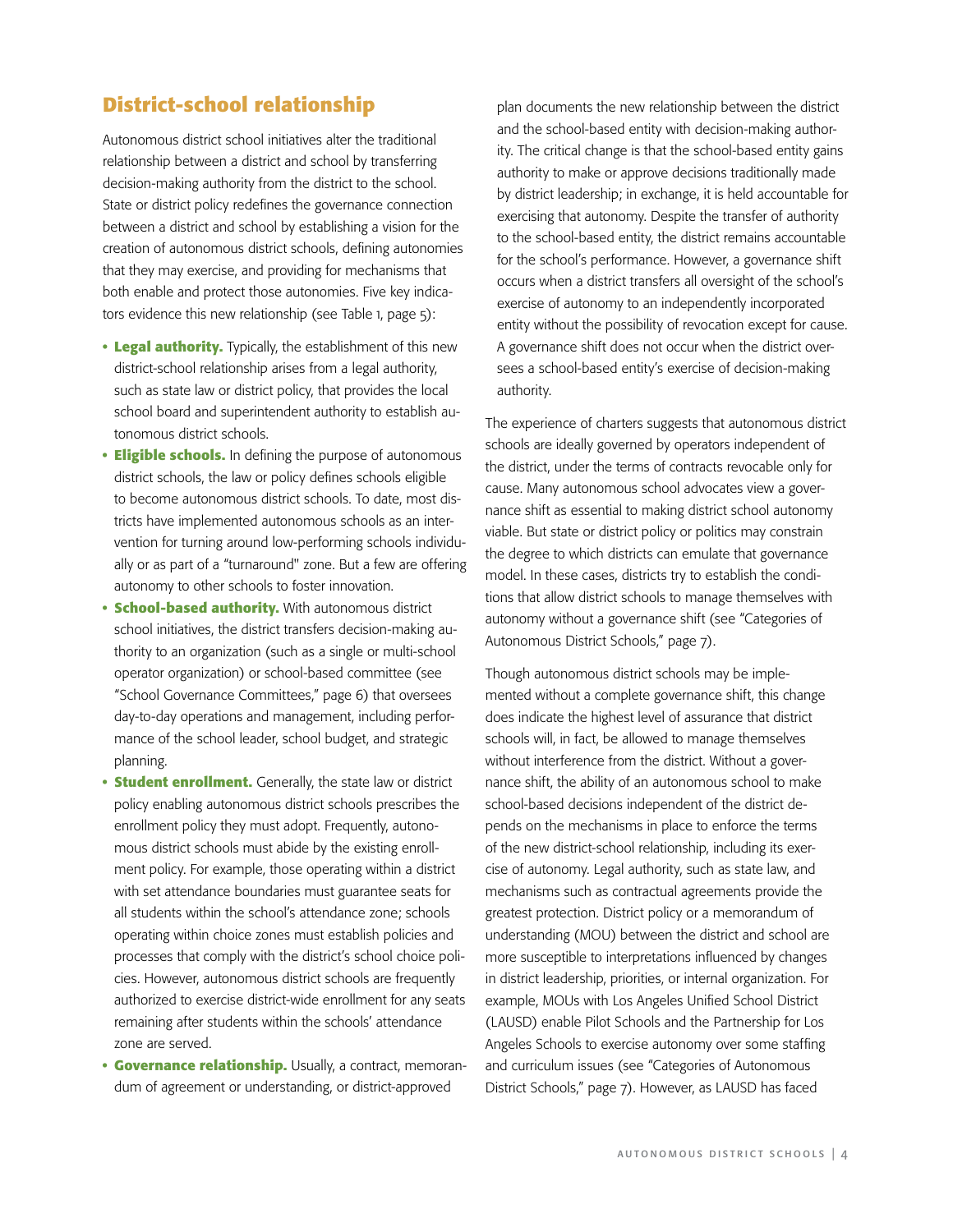| Table 1. Indicators of the new relationship between districts and autonomous district schools |                                                                                                                                                                                                                                                                                                                                                                          |  |
|-----------------------------------------------------------------------------------------------|--------------------------------------------------------------------------------------------------------------------------------------------------------------------------------------------------------------------------------------------------------------------------------------------------------------------------------------------------------------------------|--|
| <b>Legal authority for</b><br>school autonomy                                                 | State law or district policy outlines the legal framework for enabling school-based autonomy, defines<br>autonomies that autonomous schools may exercise, and provides for mechanisms that both enable and<br>protect those autonomies.                                                                                                                                  |  |
| <b>School eligibility</b>                                                                     | Legal authority defines which schools are eligible to become autonomous district schools—such as all<br>schools, turnaround/low-performing schools, or other select schools (for example, only new or high<br>performing schools).                                                                                                                                       |  |
| <b>School-based authority</b><br>(school management /<br>oversight agent/entity)              | An organization (such as a single or multi-school operator organization) or school-based committee that<br>exercises decision-making authority with autonomy from the district and is responsible for day-to-day over-<br>sight of school operations and performance of school leader, fiscal management, etc. (not accountability).                                     |  |
| <b>Student enrollment</b>                                                                     | Legal authority defines students eligible to enroll in autonomous district schools, and may require schools<br>to abide by district enrollment policies, which could include maintaining geographic attendance zones or<br>becoming a district-wide enrollment option.                                                                                                   |  |
| Governance<br>relationship                                                                    | District is accountable for school performance but transfers key decision-making and oversight responsi-<br>bilities to a school-based decision maker. A contract, memorandum of understanding or agreement, or<br>district-approved plan documents the district-school relationship. State may be a party to the agreement,<br>reflecting state approval of autonomies. |  |

budget challenges, the district has limited Pilot Schools' autonomy to select and hire teaching staff. Similarly, since the adoption of Common Core State Standards, the Partnership has had to negotiate specific waivers to use curricula not prescribed by the district, even though its MOU with LAUSD authorizes it to develop a "complete educational program" including a curriculum framework for all students.

Further, autonomous schools established without a governance shift are also less protected from political and administrative changes. Interest in giving schools autonomy within a district tends to ebb and flow. When it ebbs, schools that are not operated by independent organizations with legally enforceable contracts have little leverage to maintain their status.

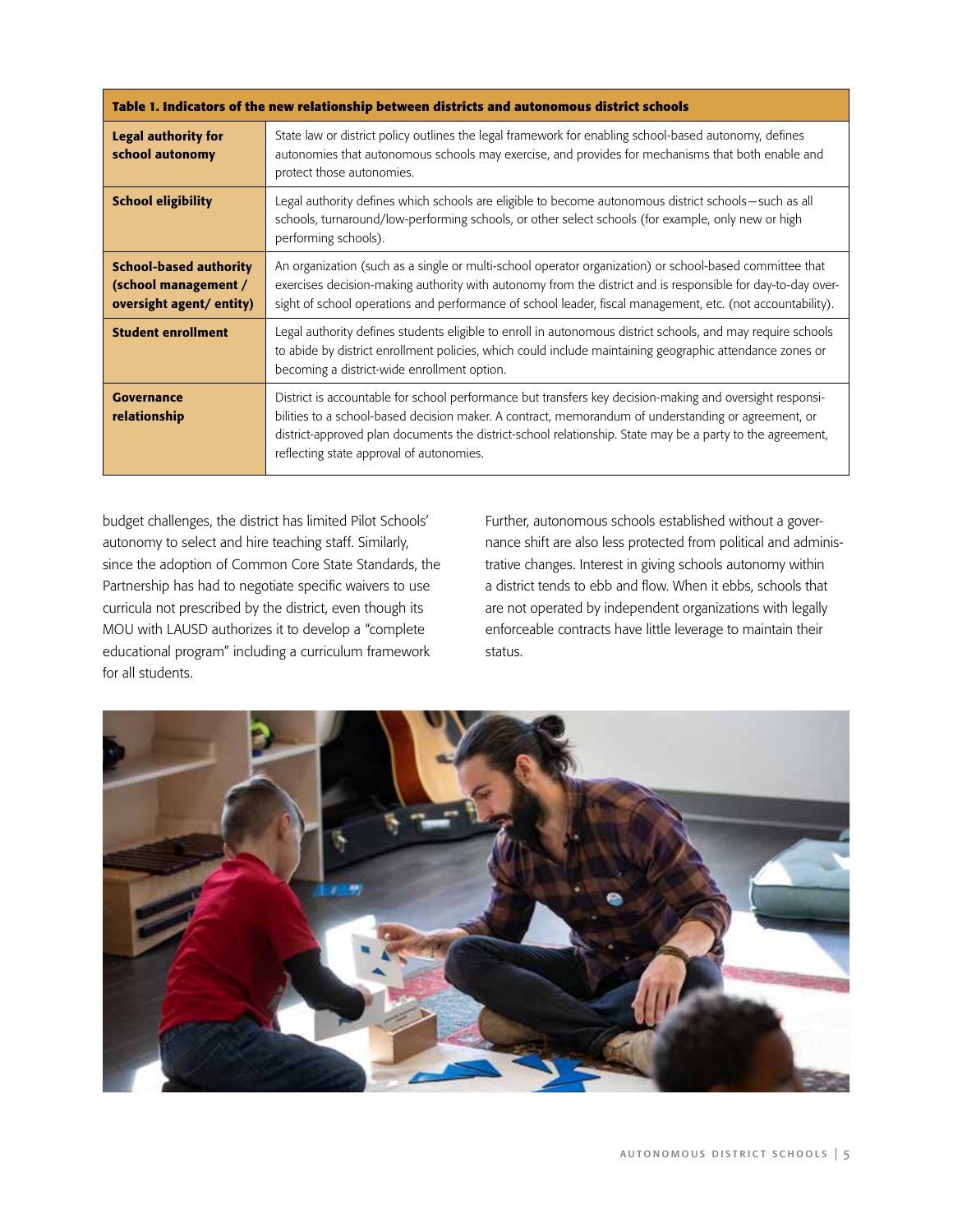

## **School Governance Committees in Autonomous District Schools**

Some autonomous school model designs require that schools establish a school-based committee composed of school leaders, teachers, students, and parents charged with certain oversight responsibilities, such as selecting school leaders and approving school budgets. The committee structure is intended to empower members of the school community to participate in governance-like activities and to protect the school's operational autonomy, even as the local district maintains ultimate decision-making authority and governance responsibilities. In practice, the committee's effectiveness can be compromised by several factors, including: unclear responsibilities and authority, lack of training and support for the role, challenge of recruiting and retaining well-qualified committee members, lack of staff support to carry out oversight activities, and, perhaps most important, lack of legal standing rooted in law or contract to enforce their authority.

Some autonomous district school initiatives have taken steps to build the knowledge and skills school-based committees need. For example, in the Fulton County Charter System (see "Categories of Autonomous District Schools," page 7), school governance councils are certified, meaning that all members must participate in and successfully complete a structured training program and a criminal background check, and councils must comply with election and appointment processes. Both governing school councils in Los Angeles' Pilot Schools and school governance councils in Fulton County Charter System schools have significant authority to select and evaluate school principals. Neither of these models, however, provide for independent staff support that would allow the committees to gather information and act more independently of the principal.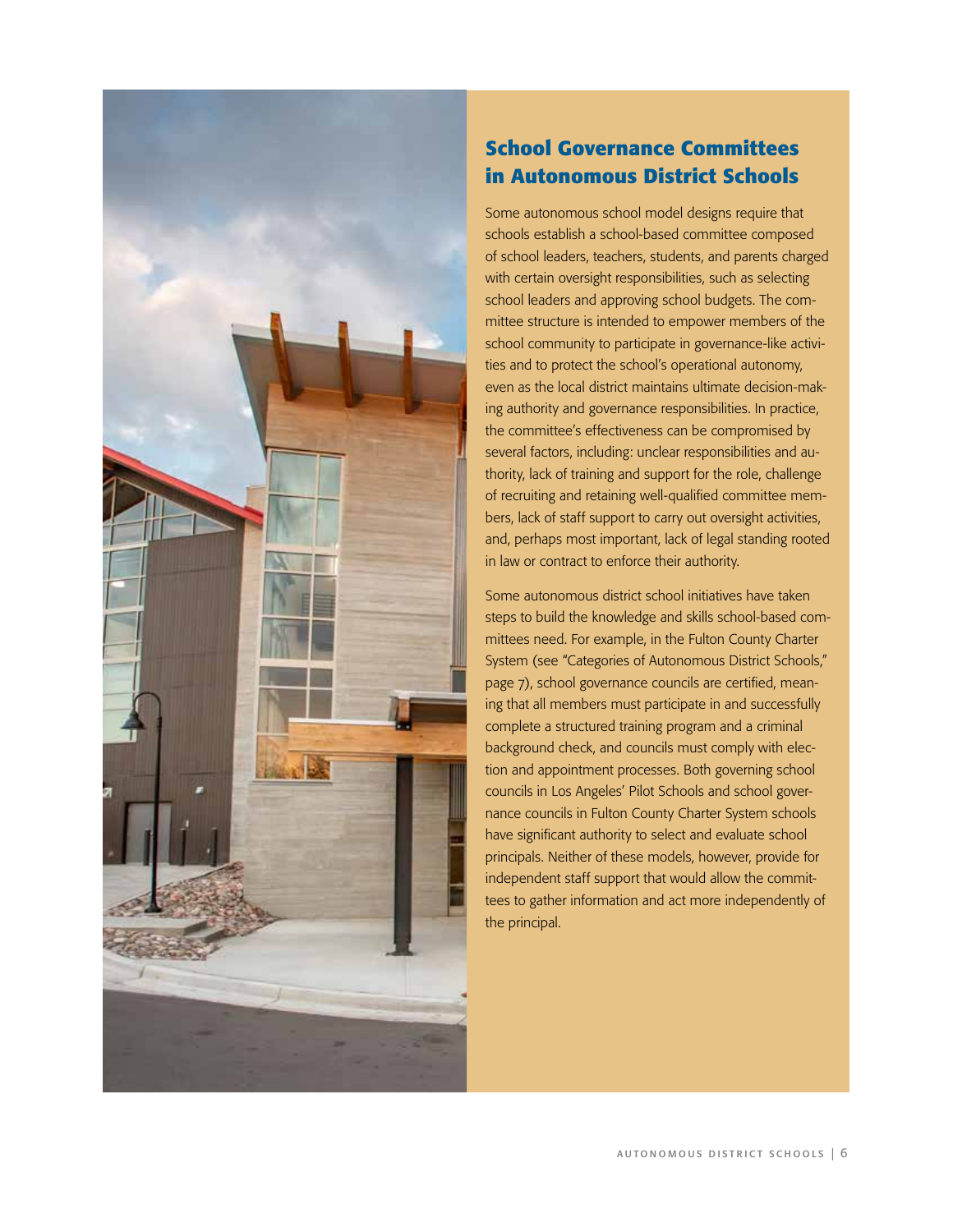## **Categories of Autonomous District Schools Are Defined by their Governance Model**

Autonomous district school models fall into three categories based primarily on the district-school governance relationship.



autonomous district school categories

In **partner-run**1 autonomous district schools, a complete governance change occurs whereby the district transfers authority over school functions to a partner organization incorporated separately from the district, and all oversight thereof, for a limited, often renewable term, that is revocable only for cause. Generally, the partner has authority to select and hire school leaders and all school staff and may be the actual employer of school staff. Some notable examples include:

- **Springfield Empowerment Zone Partnership (SEZP, Massachusetts).** To avoid a state takeover pursuant to the state's authority to place chronically underperforming schools in receivership, the Springfield School District voluntarily entered into a five-year MOU effective in the 2015–16 school year with the Springfield Empowerment Zone Partnership (SEZP), giving the SEZP full managerial and operational control over 10 low-performing schools assigned to the zone.2 Under a new agreement with the local teachers' union,<sup>3</sup> the district continues to employ all school staff, but SEZP selects and hires all school leaders and approves the hiring of school staff selected by school leaders. In 2018–19, SEZP included 12 schools.<sup>4</sup>
- **Innovation Schools, Indianapolis, Indiana.** State legislation passed in 2014 and 2015 allows Indianapolis Public Schools to contract with nonprofit school operators to operate autonomous district schools under renewable contracts lasting for five to seven years.<sup>5</sup> Innovation School operators have full academic autonomy, employ all school staff directly, and are not subject to the district's collective bargaining agreement. Initially designed to turn around schools, the Innovation School model was expanded to allow high-performing schools and charters to gain Innovation School status, and new schools to open as Innovation Schools.
- **Renaissance Schools, Camden, New Jersey.** Under the state's 2012 Urban Hope Act, certain New Jersey urban districts with a high percentage of low-performing schools are authorized to contract with nonprofit school operators to open new schools under 10-year renewable contracts.<sup>6</sup> Renaissance school operators have full academic and operational autonomy, employ all school staff directly, and are not subject to the district's collective bargaining agreement. In 2018–19, three charter management organizations operated 11 schools.
- **Luminary Learning Network Innovation Zone, Denver, Colorado.** Under the 2008 Innovation Schools Act (see section on district-run schools below), groups of Innovation Schools may join together to seek status as an Innovation Zone.<sup>7</sup> In 2016, Denver Public Schools approved its first zone, allowing the Luminary Learning Network (LLN), a nonprofit organization, to manage four schools. While the district continues to employ school staff, an MOU between the LLN and the district that is renewable every three years allows the LLN to exercise comprehensive autonomy over staffing, budget, curriculum, school schedule and calendar, and professional development, and provides for accountability measures that the LLN must meet for individual schools and the zone collectively. In 2018, Denver added a second network zone and added a school to the LLN.
- **District Campus Charter Schools, Texas.** Though the vast majority of Texas charter schools are authorized by the Texas Education Agency (TEA), Texas charter law also allows local school districts to authorize "Subchapter C" district campus charter schools. Texas campus charter schools operate with varying levels of autonomy, depending on the district's authorizing policies, but in all cases, schools are governed by independent charter school boards that hold a charter-contract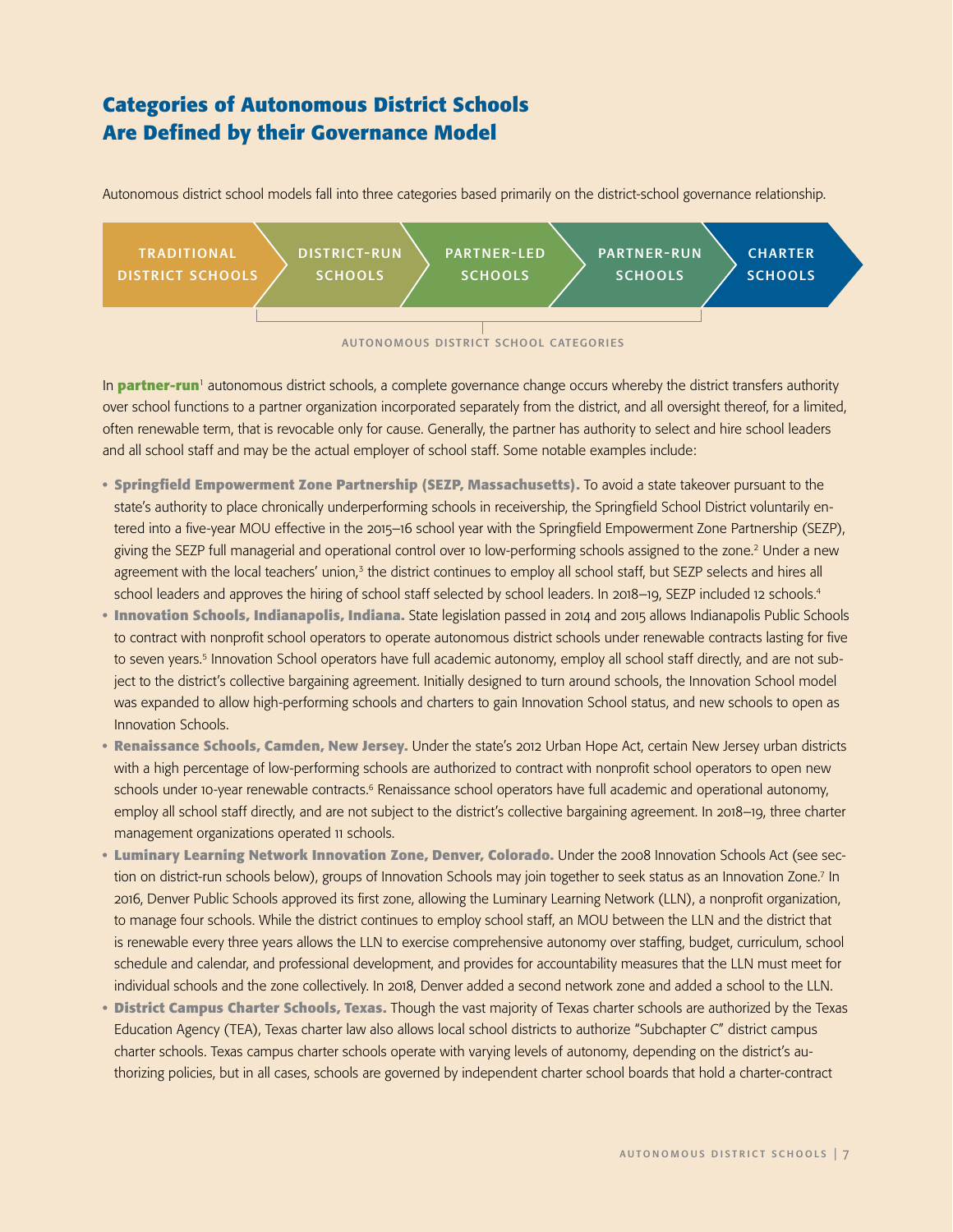agreement with the local school district board of trustees. In 2017, Texas passed legislation<sup>8</sup> that has spurred TEA to dedicate significant resources to encouraging and enabling districts to authorize campus charter schools that promote partnerships with independent organizations, which will open innovative school models and turn around low-performing district schools.<sup>9</sup>

In **partner-led autonomous schools**,<sup>10</sup> an independent organization incorporated separately from the district gains authority from the district to manage critical school operations, including responsibility for selecting school leaders who, with the support of the partner, execute the autonomy conferred to the partner organization. But a governance shift does not occur; the district directly oversees some critical issues that affect school operations (such as adherence to collective bargaining agreements) and remains the employer of school staff. Two notable examples include:

- **Partnership for Los Angeles Schools, California.** In a 2007 MOU, the Los Angeles Unified School District authorized the Partnership, a nonprofit school management organization, to exercise managerial control over some of the district's lowest-performing, high-need schools. The Partnership exercises some staffing and curricular autonomies, but it must adhere to some district policies, including the district's collective bargaining agreement, school calendar, and operational policies.<sup>11</sup> In 2017–18, the Partnership network included 18 district schools.
- **AUSL, Chicago, Illinois.** Since 2006, AUSL, a nonprofit school management and teacher residency program, has managed low-performing schools in Chicago pursuant to individual school management agreements with Chicago Public Schools. AUSL exercises some staffing and curricular autonomies, but must adhere to some district policies, including the district's collective bargaining agreement, school calendar, and operational policies. AUSL operated 31 schools in 2017–18.

**District-run** autonomous schools may operate with waivers from certain district policies, collective bargaining agreements, and state laws (when a state law enabling districts to create autonomous district schools so permits). Typically, the school principal or a school-based committee chooses which flexibilities to use on an "a la carte" basis, or districts allow certain waivers uniformly to all autonomous schools. Examples include:

- Innovation Schools, Denver, Colorado. Colorado's 2008 Innovation Schools Act<sup>12</sup> allows any district school to apply for Innovation School status to gain flexibility from state law, district policy, and collective bargaining agreements. Schools select and request waivers necessary to meet the particular needs of the schools' students; applications are reviewed and approved by the district and state boards of education. Denver Public Schools first used innovation status in 2009 to facilitate school turnarounds and the development of innovative schools. In 2017–18, the district had 49 Innovation Schools.
- **Fulton County Charter System schools, Georgia.** 2008 Georgia legislation<sup>13</sup> created options that allow school districts to exercise autonomy from state laws and regulations. Fulton County Schools elected to implement the charter system, whereby all schools are required to select and request necessary waivers to meet the particular needs of the schools' students; autonomy plans and waiver requests are reviewed and approved by the district. Fulton County Schools transitioned all 22 of its non-charter schools to charter system schools between 2012 and 2016.
- **Pilot Schools, Los Angeles, California.** In response to the growing presence of charter schools, Los Angeles Unified School District and the local teachers' union entered into a 2007 MOU authorizing any traditional district schools to seek Pilot School status, which gives them certain staffing and curricular autonomies. Modeled on Boston's Pilot Schools,<sup>14</sup> the Los Angeles schools are subject to the district's collective bargaining agreement, but individual schools execute "electto-work" agreements exempting them from certain bargaining provisions as necessary to meet the needs of the school's students. Since 2007, 48 schools have operated as Pilot Schools.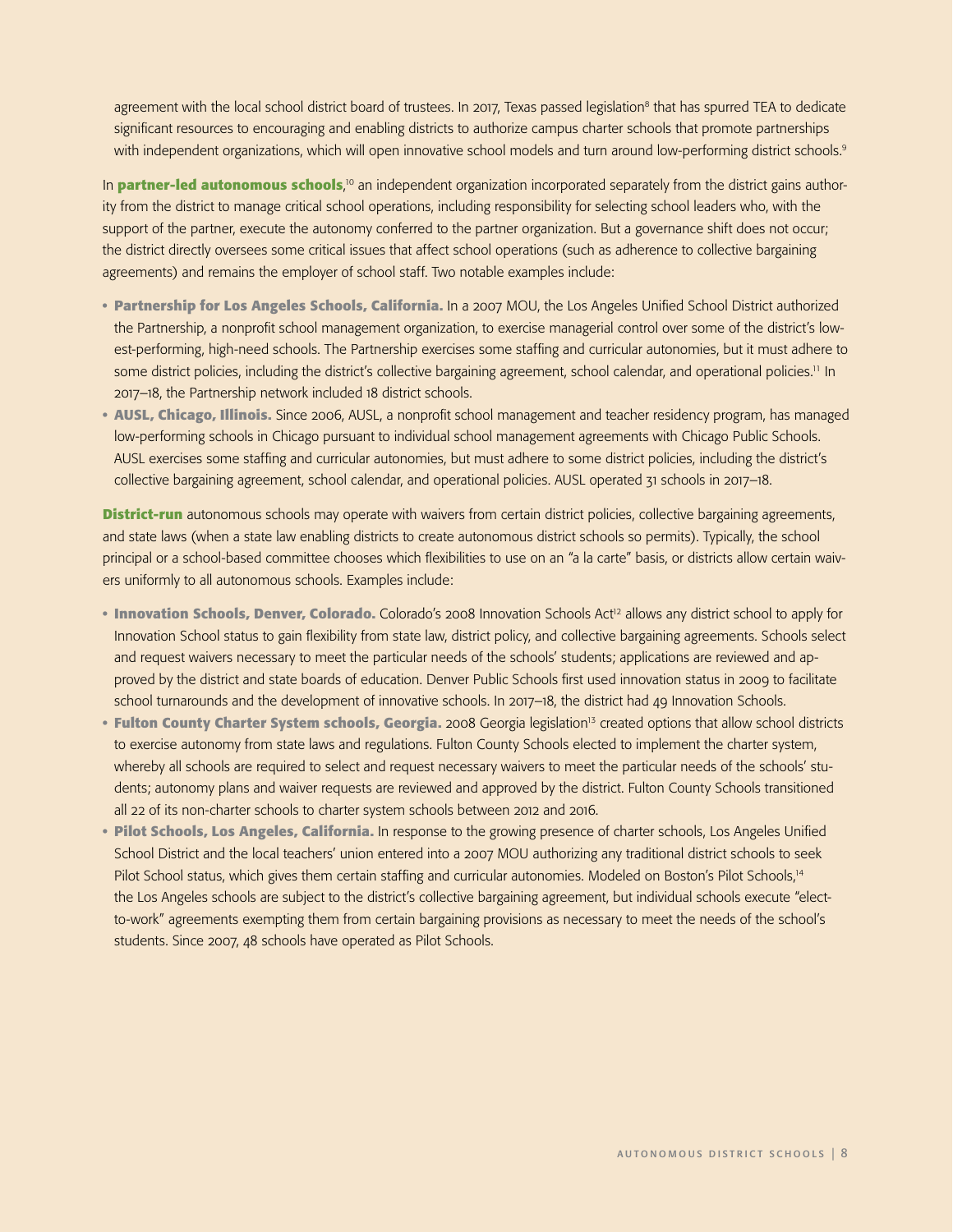#### **NOTES**

1. For more detail, see: Gill, S., & Campbell, C. (2017, October). *Partnership schools: New governance models for creating quality school options in districts*. University of Washington Bothell: The Center on Reinventing Public Education. Retrieved from [https://www.crpe.org/sites/](https://www.crpe.org/sites/default/files/crpe-partnership-schools.pdf) [default/files/crpe-partnership-schools.pdf](https://www.crpe.org/sites/default/files/crpe-partnership-schools.pdf)

2. MA Department of Elementary and Secondary Education, Springfield Empowerment Zone Partnership, & Springfield School Committee. (2014). *Memorandum of understanding among the Springfield School Committee, the Springfield Empowerment Zone Partnership, Inc., and the Department of Elementary and Secondary Education for the Commonwealth of Massachusetts.* Retrieved from [http://www.schoolrestarts.](http://www.schoolrestarts.org/wp-content/uploads/2016/05/MOU_between_district_and_SEA_to_establish_Empowerment_Zone.pdf) [org/wp-content/uploads/2016/05/MOU\\_between\\_district\\_and\\_SEA\\_](http://www.schoolrestarts.org/wp-content/uploads/2016/05/MOU_between_district_and_SEA_to_establish_Empowerment_Zone.pdf) [to\\_establish\\_Empowerment\\_Zone.pdf](http://www.schoolrestarts.org/wp-content/uploads/2016/05/MOU_between_district_and_SEA_to_establish_Empowerment_Zone.pdf)

3. Springfield Education Association & Springfield School Committee. (2016). *Agreement between the Springfield Education Association and the Springfield School Committee for the Springfield Empowerment Zone Partnership Schools, July 1-2016-June 30, 2018*. Retrieved from [http://www.schoolrestarts.org/wp-content/uploads/2016/05/CBA\\_be](http://www.schoolrestarts.org/wp-content/uploads/2016/05/CBA_between_union_and_District_for_the_Empowerment_Zone_schools.pdf)[tween\\_union\\_and\\_District\\_for\\_the\\_Empowerment\\_Zone\\_schools.pdf](http://www.schoolrestarts.org/wp-content/uploads/2016/05/CBA_between_union_and_District_for_the_Empowerment_Zone_schools.pdf)

4. For more detail, see: Iyengar, N., Lewis-LaMonica, K., & Perigo, M. (2017). *Built to last: The Springfield Empowerment Zone Partnership, Springfield, Massachusetts.* Boston, MA: The Bridgespan Group. Retrieved from [https://www.bridgespan.org/bridgespan/Images/articles/](https://www.bridgespan.org/bridgespan/Images/articles/district-innovation-zones-springfield-built-last/Springfield-MA-Profile.pdf?ext=.pdf) [district-innovation-zones-springfield-built-last/Springfield-MA-Profile.](https://www.bridgespan.org/bridgespan/Images/articles/district-innovation-zones-springfield-built-last/Springfield-MA-Profile.pdf?ext=.pdf) [pdf?ext=.pdf;](https://www.bridgespan.org/bridgespan/Images/articles/district-innovation-zones-springfield-built-last/Springfield-MA-Profile.pdf?ext=.pdf) Jochim, A., & Opalka, A. (2017). *The "City of Firsts" charts a new path on turnaround.* Seattle, WA: Center on Reinventing Public Education. Retrieved from [https://www.crpe.org/sites/default/](https://www.crpe.org/sites/default/files/crpe-city-firsts.pdf) [files/crpe-city-firsts.pdf](https://www.crpe.org/sites/default/files/crpe-city-firsts.pdf); Schuner, E. (2017). *The Springfield Empowerment Zone Partnership.* Washington, D.C.: Progressive Policy Institute. Retrieved from [http://www.progressivepolicy.org/issues/education/](http://www.progressivepolicy.org/issues/education/springfield-empowerment-zone-partnership/) [springfield-empowerment-zone-partnership/](http://www.progressivepolicy.org/issues/education/springfield-empowerment-zone-partnership/)

5. See House Bill 1321 (2014) authorizing Ind. Code § 20-25.5 et seq. Retrieved from http://iga.in.gov/legislative/2014/bills/ house/1321#document-6cabcd52; House Bill 1009 (2015) amending Chapter 20 (see Ind.Code § 20-25.7 et seq.). Retrieved from http://iga.in.gov/legislative/2015/bills/house/1009#document-ffbfa7a6

6. See Senate Bill 3173 authorizing N.J. Rev. Stat. § 18A:36C-1 et seq. Retrieved from [https://www.njleg.state.nj.us/2010/Bills/](https://www.njleg.state.nj.us/2010/Bills/S3500/3173_I1.PDF) [S3500/3173\\_I1.PDF](https://www.njleg.state.nj.us/2010/Bills/S3500/3173_I1.PDF)

7. See Senate Bill 08-130 authorizing Colo. Rev. Stat. §22-32.5-101 et seq. Retrieved from [http://www.cde.state.co.us/sites/default/files/docu](http://www.cde.state.co.us/sites/default/files/documents/choice/download/sb130/statutesb130.pdf)[ments/choice/download/sb130/statutesb130.pdf.](http://www.cde.state.co.us/sites/default/files/documents/choice/download/sb130/statutesb130.pdf)

8. See Senate Bill 1882 authorizing Tex. Bus. & Com. Code § 11.174. Retrieved from <https://legiscan.com/TX/text/SB1882/2017>

9. For more detail, see TEA's Partnership Schools website at [https://](https://txpartnerships.org/) [txpartnerships.org/](https://txpartnerships.org/)

10. For more detail, see Gill, S., & Campbell, C. (2017, October). *Partnership Schools: New governance models for creating quality school options in districts.* University of Washington Bothell: The Center on Reinventing Public Education. Retrieved from [https://www.crpe.org/sites/](https://www.crpe.org/sites/default/files/crpe-partnership-schools.pdf) [default/files/crpe-partnership-schools.pdf](https://www.crpe.org/sites/default/files/crpe-partnership-schools.pdf)

11. For more detail on the Partnership for Los Angeles Schools, see: Public Impact: Kim, J., Hargrave, E., & Brooks-Uy, V. (2018). *The secret to sustainable school transformation: Slow and steady wins the race.*  Chapel Hill, NC: Public Impact; and Los Angeles, CA: Partnership for Los Angeles Schools*.* Retrieved from: [https://partnershipla.org/resources/](https://partnershipla.org/resources/additional-resources/full-report-secret-sustainable-school-transformation-slow-steady-wins-race/) [additional-resources/full-report-secret-sustainable-school-transforma](https://partnershipla.org/resources/additional-resources/full-report-secret-sustainable-school-transformation-slow-steady-wins-race/)[tion-slow-steady-wins-race/](https://partnershipla.org/resources/additional-resources/full-report-secret-sustainable-school-transformation-slow-steady-wins-race/)

12. See Senate Bill 08-130 authorizing Colo. Rev. Stat. §22-32.5-101 [et seq. Retrieved from http://www.cde.state.co.us/sites/default/files/](http://www.cde.state.co.us/sites/default/files/documents/choice/download/sb130/statutesb130.pdf) [documents/choice/download/sb130/statutesb130.pdf](http://www.cde.state.co.us/sites/default/files/documents/choice/download/sb130/statutesb130.pdf)

13. See HB 1209 authorizing GA. Code Ann. § 2-2-80 et seq. Retrieved from<http://www.legis.ga.gov/Legislation/20072008/85341.pdf>

14. Boston Pilot Schools have been subject to more examination and study than Los Angeles Pilot Schools. See: Center for Collaborative Education. (2006, January). *Progress and promise: Results from the Boston Pilot Schools.* Boston, MA: Center for Collaborative Education. Retrieved from [http://cce.org/files/ProgressPromise\\_Study\\_2006.pdf;](http://cce.org/files/ProgressPromise_Study_2006.pdf) Center for Collaborative Education. (2001, October). *How Boston Pilot Schools use freedom over budget, staffing, and scheduling to meet student needs.* Boston, MA: Center for Collaborative Education. Retrieved from [http://](http://cce.org/files/HowBostonPilotSchoolsUseFreedom_2001.pdf) [cce.org/files/HowBostonPilotSchoolsUseFreedom\\_2001.pdf](http://cce.org/files/HowBostonPilotSchoolsUseFreedom_2001.pdf)

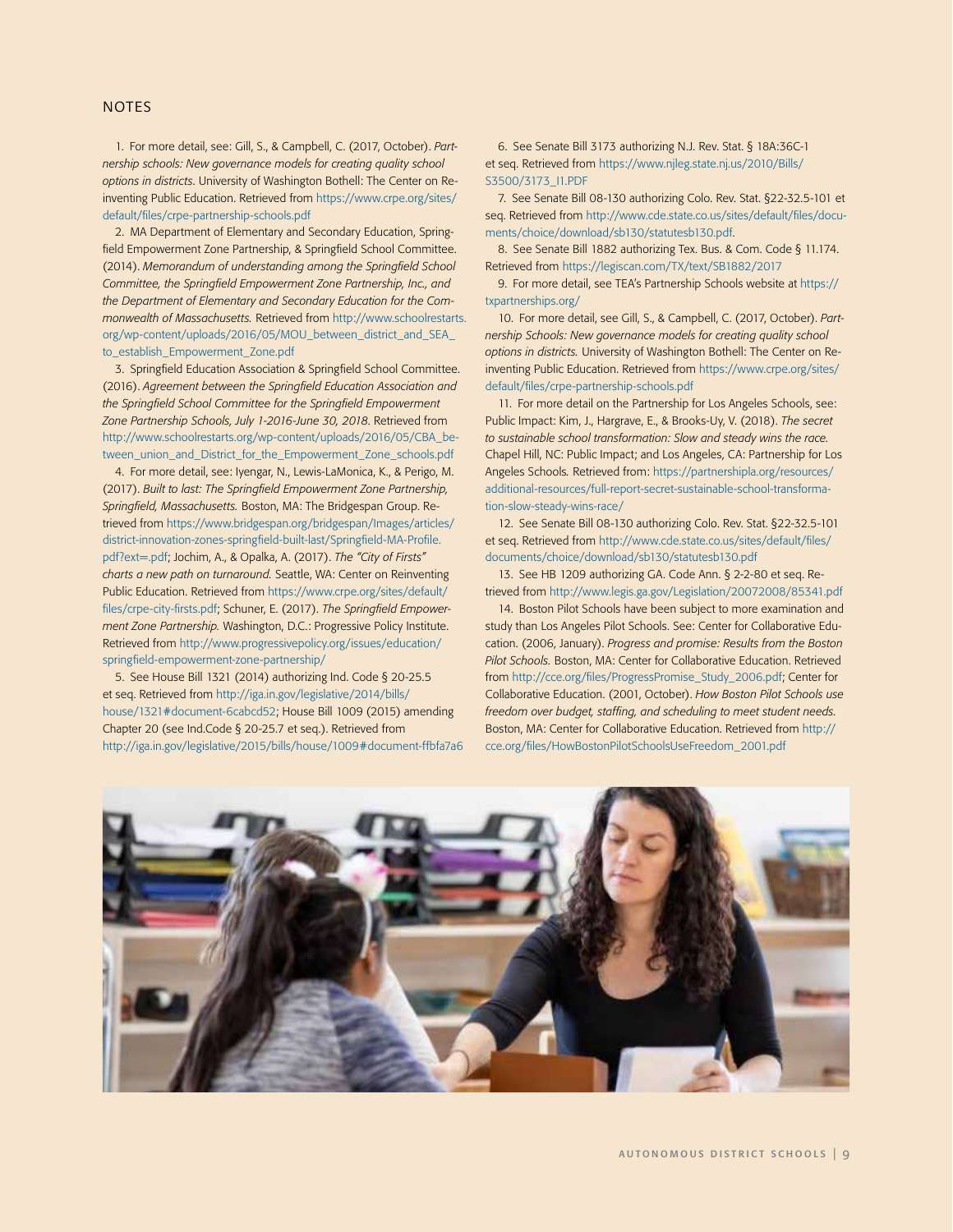### **School-based autonomy**

Autonomous district schools are given authority to make decisions regarding critical school management issues, including staffing, academic program, school budget, and operations (see Table 2). Typically, an autonomous district school initiative enabled by state law allows districts to exempt autonomous schools from adhering to certain state and district rules and policies; initiatives established through local policy allow districts to give autonomous district schools flexibility on only district policies and regulations. Though the experience of charters suggests that autonomous district schools should exercise complete autonomy over school management decisions, that tends to happen only where a governance shift has occurred. Given the autonomies that are politically and legally feasible for districts to authorize, planning and implementation can significantly bear on their effectiveness (see "Planning and Implementing Autonomies," page 12).

**Staffing.** Schools may gain flexibility to select and hire staff, and determine the roles, staffing structure, evaluation, and professional development that best support the school model and staff ability to meet student needs.

Broadly, the type and degree of staffing autonomy that a school may exercise depends largely on whether school staff are district employees. Advocates of autonomous schools tend to favor employing educators and school staff through the independent organization operating the school. Absent a governance shift, however, the district tends to remain the employer of school staff, in which case state law or collective bargaining agreements may restrict the school's staffing autonomy. Autonomous schools subject to district collective bargaining agreements have found some ways to work within their limitations—see "Enabling Autonomy under Collective Bargaining Agreements," page 11.

**Academic/Program.** Like charters, autonomous district schools must comply with state academic performance standards and end-of-year testing requirements. Beyond that requirement, schools may gain flexibility to adopt curriculum, assessments, and instructional practices that best meet students' learning needs. Schools may also have flexibility to develop a school schedule and annual calendar that best serves their students and allows a school to implement its model.

Where oversight of a district school has shifted from the district to an external partner that employs school staff, the partner has complete autonomy to implement new and innovative programs in concert with new daily schedules and annual operating calendars. Some autonomous models may have limitations regarding other operational autonomies that affect the academic program (such as full autonomy to adopt any curriculum, but limited autonomy regarding daily schedules or the annual calendar), or budget limitations that curtail the school's ability to purchase or implement a new or innovative curriculum.

**Budget.** Autonomy over budgeting decisions gives schools flexibility to develop a budget that best supports their students' needs. The school may have discretion regarding staff compensation, use of district services, and fundraising that allows it maximum flexibility to allocate resources in support of the school's highest priorities.

With budgeting autonomy, a school may depart from the district's salary structure or provide supplemental compensation, reallocate funding from the district according to the school's

| Table 2. School management areas in which autonomous district schools gain decision-making authority |                                                                                                                                                                                                                                                                                     |  |
|------------------------------------------------------------------------------------------------------|-------------------------------------------------------------------------------------------------------------------------------------------------------------------------------------------------------------------------------------------------------------------------------------|--|
| <b>Staffing</b>                                                                                      | Flexibility to select and hire staff, and determine the roles, staffing structure, evaluation, and professional<br>development that best support school model and staff ability to meet students' needs.                                                                            |  |
| <b>Academic/Program</b>                                                                              | Flexibility to adopt curriculum, assessments, and instructional practices that best meet students' learning<br>needs. Schools also have flexibility to develop a school schedule and annual calendar that best serve their<br>students and allow schools to implement their models. |  |
| <b>Budget</b>                                                                                        | Flexibility to develop a budget that best supports implementation of school model. The school may have<br>discretion on staff compensation, use of district services, and fundraising that allow it maximum flexibility<br>in developing its budget.                                |  |
| <b>Operations</b>                                                                                    | Flexibility regarding use of services (academic and non-academic) and resources (including facilities) that<br>the district manages.                                                                                                                                                |  |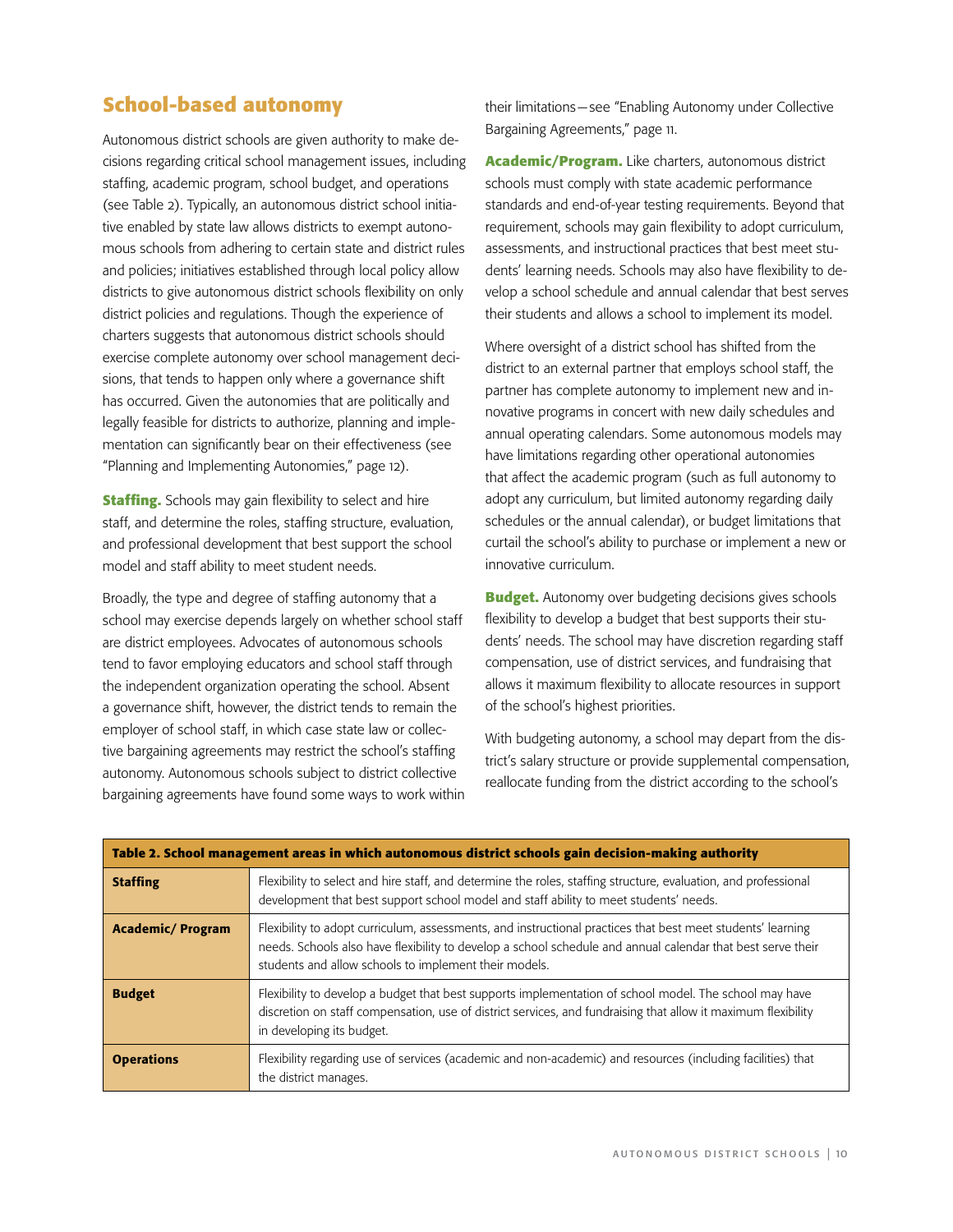## **Enabling Autonomy under Collective Bargaining Agreements**

Collective bargaining agreements (CBAs) can severely limit the autonomies that district schools may exercise. However, autonomous schools subject to district CBAs have found some ways to work within their limitations, including:

- **• New agreements negotiated with teacher unions that authorize schools to establish flexibilities at the school level.** For example, the Springfield Empowerment Zone Partnership (SEZP) has a separate CBA with the local teachers' union, which sets up a stipend scale for extra teacher work time and authorizes teacher leadership teams at each SEZP school to determine working conditions that inform the stipend scale structure. Each Los Angeles Pilot School has an elect-to-work agreement that defines staff working conditions and is established and modified with school community input (staff, leaders, families, and students.)
- **• At-will or annual contracts rather than multiyear contracts that may trigger tenure protections.** For example, AUSL principals in Chicago are technically "interim principals" appointed by the district CEO, who serve on a year-to-year contractual basis.
- **• Support for school leaders and management teams that enhance opportunities to recruit and select staff to fill vacancies, evaluate, and retain staff.** For example, the Partnership for Los Angeles Schools has developed selection criteria and rigorous screening tools and protocols to use in teacher and principal hiring. The Partnership also uses its own enhanced evaluation process and measures to assess principal performance, and it provides teacher leadership opportunities and hiring and retention bonuses.

needs, and raise or use external funds. This autonomy can also affect how much a school may maximize other autonomies such as those on staffing and the academic program. Budgeting autonomy is most useful when schools have complete autonomy to use per-pupil funding however they choose—within state and federal guidelines—as is usually

the case with partner-led autonomous district schools. But any limitations on the use of per-pupil funding (for example, when a certain percentage is allocated to support staff salaries or services the autonomous schools must purchase from the district) potentially curtails the amount of discretionary funds available to the school.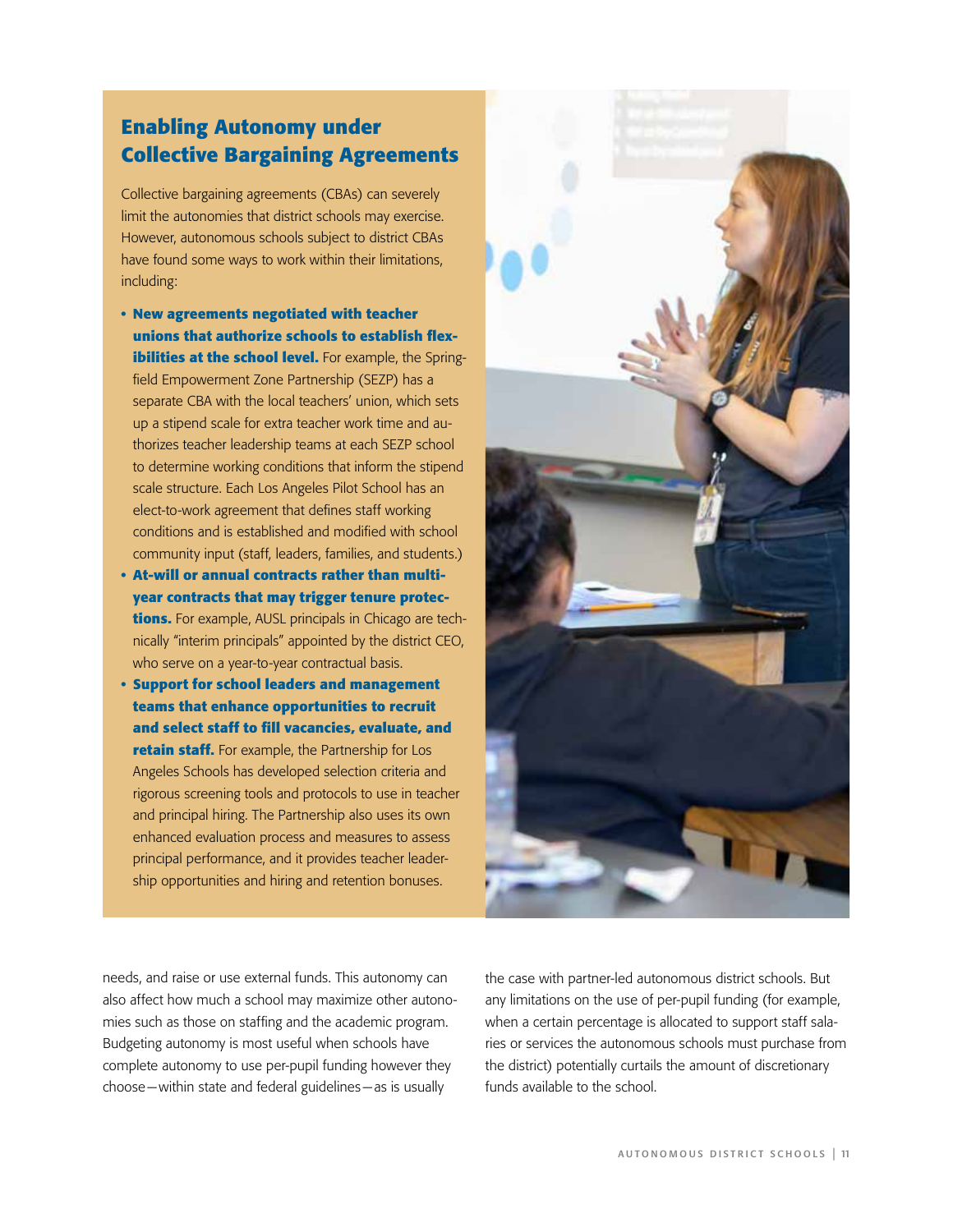**Operations.** Autonomous district school initiatives usually allow some flexibility regarding the use of services (academic and non-academic) and resources (including facilities) that the district manages.

Some districts prescribe which services autonomous schools must use (most commonly, food, transportation, and services for special education students and English language learners); others allow autonomous schools to opt in or out of certain services. Schools that opt in to services often pay the district for them on a per-pupil basis. Providing operational

support "a la carte" lets districts preserve economies of scale but can present administrative challenges. For example, districts have to adopt fee-for-service operational and financial systems and coordinate closely with schools regarding opt-in and opt-out operational services. Student-based budgeting can help facilitate cost calculations and transactions, but districts that have not adopted this method must otherwise determine what amount of school funding to withhold for district-provided services.

#### **Planning and Implementing School Autonomies**

Autonomous district school initiatives vary in the type of autonomies granted to schools. Some initiatives allow schools to select a la carte which waivers to request (as with Denver's Innovation Schools and the Fulton County Charter System), while others prescriptively define the areas and types of autonomy that schools may exercise (for example, district policy defines the autonomies that Los Angeles Pilot Schools may exercise). Autonomous district school initiatives also vary regarding how much autonomy schools/school operators have to manage their flexibilities. For example, a school may have autonomy to select a curriculum, but effectively must still seek specific district approval to use it. But three planning and implementation factors are equally, if not more, significant than the type and degree of autonomies granted to schools:

- **• Alignment of autonomies to goals that a school seeks to achieve.** For autonomies to be effective, schools need decision-making authority over what matters most to academic innovation or improvement; for example, a school redesigning its staffing model should have authority to develop staff roles and responsibilities, and tailor its recruitment, selection, hiring, and professional development to those roles and responsibilities. The school may also require budgeting and operations flexibility that allows the school to realize "savings" within its budget and reallocate funds to support hiring the necessary staff.
- **• Capacity and resources to implement autonomies effectively.** Schools need to have the time, talent, and critical supports (including technical assistance, development and training, and funding) to implement the autonomous district school design effectively (see "Design and Implementation Elements," page 13). Schools must also have clear policies and processes in place regarding the exercise of autonomies. As previously noted, budget and operations flexibility can help schools reallocate funds to support school priorities.
- **• Adequate protection to implement and sustain autonomies.** Schools need systems in place to protect their right to use their autonomies—both legal mechanisms and organization structures. (See "District-school relationship," page 4, and "Design and implementation elements," page 13.)

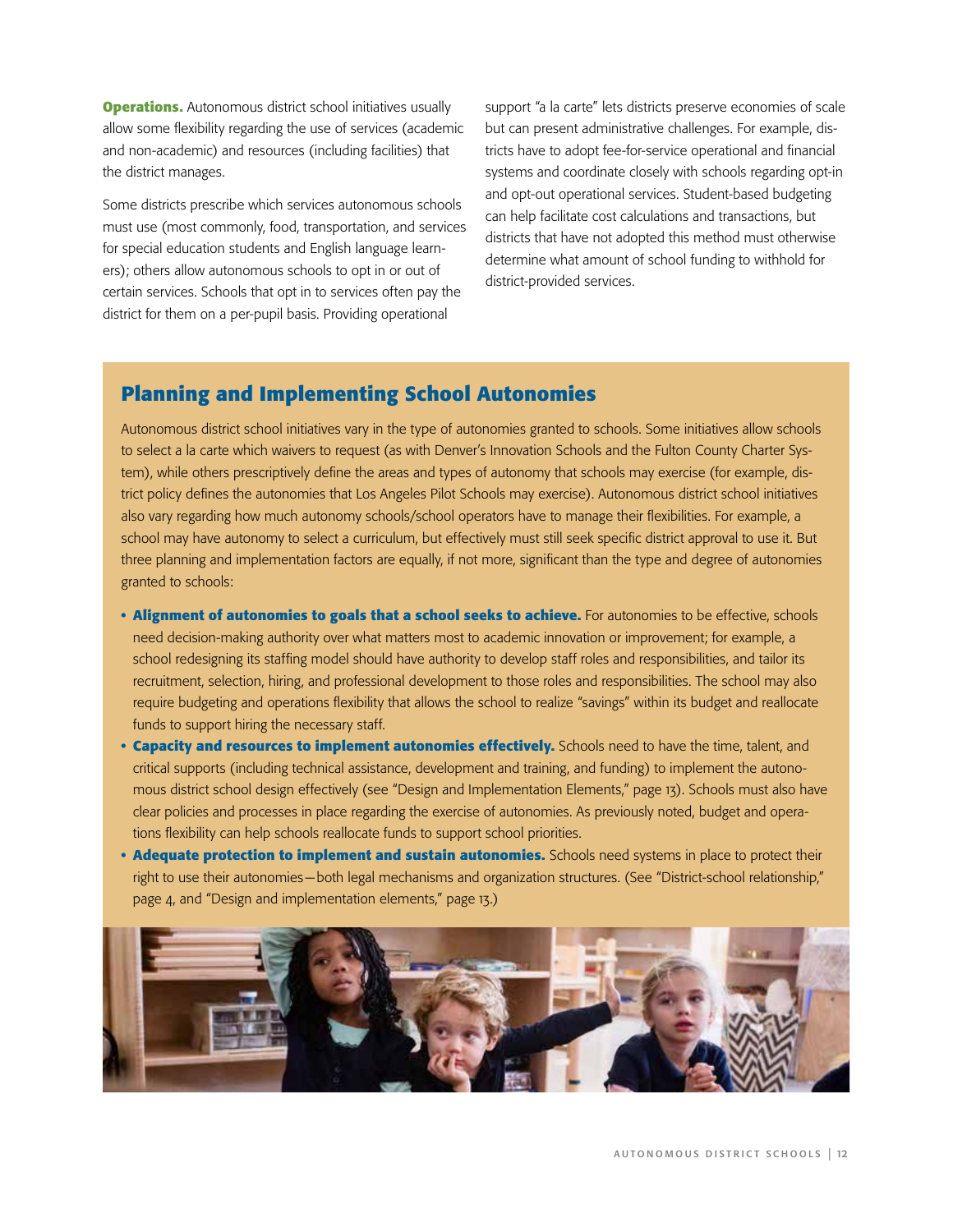#### **Design and implementation elements**

The experience of autonomous district school models implemented to date suggests that how districts approach design and implementation accounts for the quality and effectiveness of these schools at least as much as the autonomies themselves and a school's ability to exercise them. This section outlines a set of important design and implementation elements for districts.

**Establish vision and purpose.** Districts benefit from clearly identifying their objectives for implementing autonomous schools (such as to facilitate a school turnaround or create innovative schools) and the outcomes that would indicate success. Establishing a clear vision and purpose for autonomous school implementation will help districts identify and define the autonomies schools should have and the supports and resources necessary to achieve goals.

**Account for the legal context.** State law or district policy dictates how and to whom the district may confer autonomy to operate schools. Given the legal context, autonomous district school planning and implementation should identify the best ways to protect and sustain autonomies. Ideally, the new relationship between the district and autonomous school is rooted in legally enforceable mechanisms (such as state laws, legal contracts, and agreements that create flexibility regarding collective bargaining agreements)—which clearly outline the responsibilities of the district, school, and other parties, as applicable, including school operators and school-based governing committees.

#### **Provide sufficient planning time and resources.**

Districts need to have sufficient planning time to 1) design the district's autonomous school model, and 2) implement the model in schools. Adequate planning time greatly affects implementation quality and impact. Districts should have sufficient time to establish policies and procedures for creating autonomous schools that meet legal and state policy requirements, and to address the many operational design considerations described below (see "Critical Design Questions," page 16). Once district-level design considerations are fully addressed, districts need sufficient time to identify and/or develop school leaders or operators to implement the model in district schools and then support the implementation of the model within schools. School leaders and teams need sufficient time to participate in autonomous school design

and planning activities, develop and execute a staff transition process, and engage parents and other community members in the school redesign and transition process. Generally, a minimum of 12 to 18 months from the time a school begins developing its autonomy plan/design to operation as an autonomous district school is enough, especially if timed to allow schools to initiate any staff recruiting and hiring in the spring of the launch year.

Districts also need resources to support autonomous school design and implementation activities. Districts should consider providing funds for stipends or approving release time to support additional staff time focused on planning activities. Districts should also consider providing resources for school leaders and planning teams to hire facilitators or third-party school redesign experts to support the planning process, or to meet with and observe exemplary autonomous district schools.

#### **Establish an organizational structure to support implementation of autonomous district schools.**

Design of the autonomous school model should also account for a district infrastructure that best supports the model. Districts should plan for internal systems that:

- **•** Identify where autonomous district schools are needed;
- **•** Support the implementation process, including identifying school operators and working with them to design and plan the autonomous district school;
- **•** Monitor enforcement of new district-school relationships to ensure that school autonomy is protected (so schools make decisions without interference from the district); and
- **•** Monitor effectiveness of autonomous schools to inform decisions on expanding the number of schools that successful operators manage or closing or replacing operators in underperforming autonomous schools.

The experience of some autonomous school models suggests that a dedicated district office, which supports the planning and design of autonomous schools and their implementation, offers key benefits including: 1) focused support for exercise of autonomies; 2) streamlining of district communication for autonomous schools, by limiting and coordinating district contacts for school operators; and 3) serving as an intermediary between schools and the district that helps buffer schools from district pushback when they use their autonomies. For example, autonomous district schools in Los Angeles once worked primarily with the district's Intensive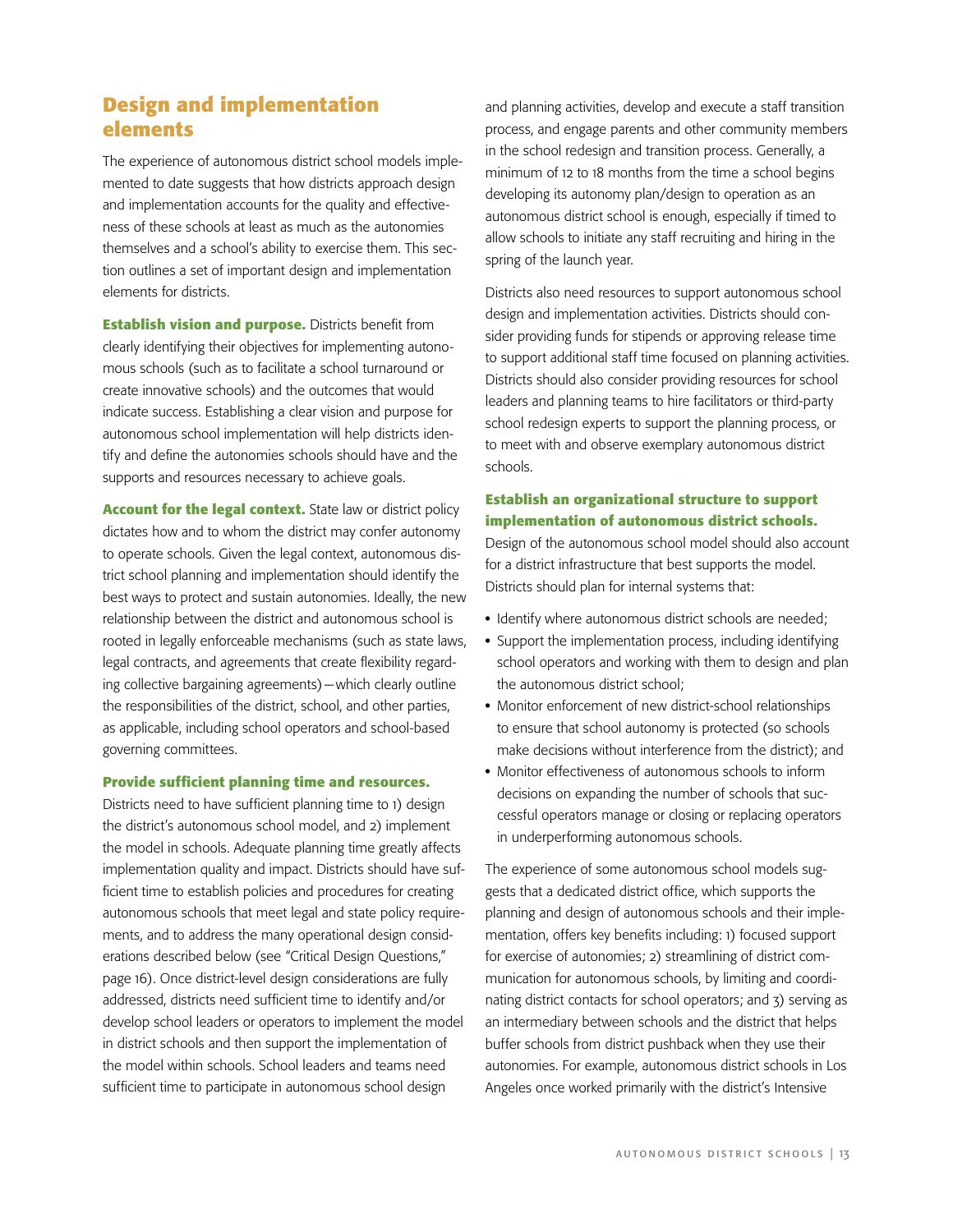Support and Innovation Center, a centralized office that supported low-performing schools. Then the district disbanded the office, requiring sub-district offices to support their lowperforming schools. Consequently, the schools under the management of the Partnership for Los Angeles Schools fell into three sub-districts, meaning the Partnership now had three times as many district contacts to work with, including three sub-district superintendents who each had their own priorities.

**Engage school operators and other support organizations.** External organizations offer a range of supports to districts adopting and implementing autonomous district school models, including:

- **•** *Supporting the district in designing the autonomous district school model and planning implementation.* Autonomous district school models reflect a significant departure from traditional district policies and practice. School redesign efforts such as Transend, Summit Basecamp, and Opportunity Culture,<sup>6</sup> can help district leaders establish a vision for autonomous district schools and guide their redesign of policies and practices for autonomous schools. "Quarterback" organizations can help with other design elements, such as identifying operators or redesign organizations to support or lead autonomous district schools, incubating leaders for autonomous district schools, or developing or executing a community engagement strategy. For example, Indianapolis Public Schools worked with The Mind Trust to help identify talent for Innovation Schools. Working collaboratively with the district, The Mind Trust sponsored incubator programs to develop promising school leaders, including those with ideas for new school models.
- **•** *Supporting planning and implementation of the autonomous district school model at the school level.* School redesign organizations and other education support organizations may provide support to school leaders in designing new staffing models, developing new curriculum, professional development, and more as needed to execute innovative school models.
- **•** *Operating or managing schools.* Districts may look to school operators (including charter management organizations) to manage autonomous district schools. As described above, absent enough school operators, districts may look to quarterbacks to help identify or incubate leaders for autonomous schools. In addition, school redesign

organizations can be instrumental in setting up organizational structures/entities that manage networks of autonomous schools or support school leaders in managing dayto-day school operations and accessing district resources while protecting autonomies. For example, Empower Schools helped establish the Springfield Empowerment Zone and Denver's Luminary Learning Network.

**Develop a talent strategy.** Autonomous district school models must address recruitment, retention, and leadership and staff development to enhance staffing autonomies and/ or compensate for limited autonomies. Given the potential limitations that collective bargaining agreements may have regarding staffing autonomy (see "Enabling Autonomy under Collective Bargaining Agreements," page 11), autonomous district school models working within these agreements should have talent strategies focused on building school leaders' knowledge and skills in using their autonomies, developing existing staff, and retaining effective staff. Partner-led and partner-run autonomous district school models may rely on their partners' talent strategy to recruit and develop leaders and teachers for schools. However, all autonomous district schools should have a talent strategy that goes beyond having autonomy to select and hire staff. Schools will find it hard to hire enough excellent teachers needed to take full advantage of their autonomies to improve student learning. Autonomous district school models should therefore include autonomies that allow schools to implement differentiated staffing plans that maximize the talent and reach of an inevitably limited supply of excellent teachers and leaders.

#### **Include community leaders and local residents.**

Autonomous district school models inherently create significant school-level change. Thus, an autonomous district school model should include a process at the school level for involving students, parents, school staff, and community members that:

- **•** Effectively manages the expectations of how schools and relationships will change. Early in the process, all those affected by the changes should understand and be able to ask questions about new school culture, staffing, scheduling, and more.
- **•** Proactively addresses leadership transitions that will occur. For example, school leaders and local community members engaged through the school governance committee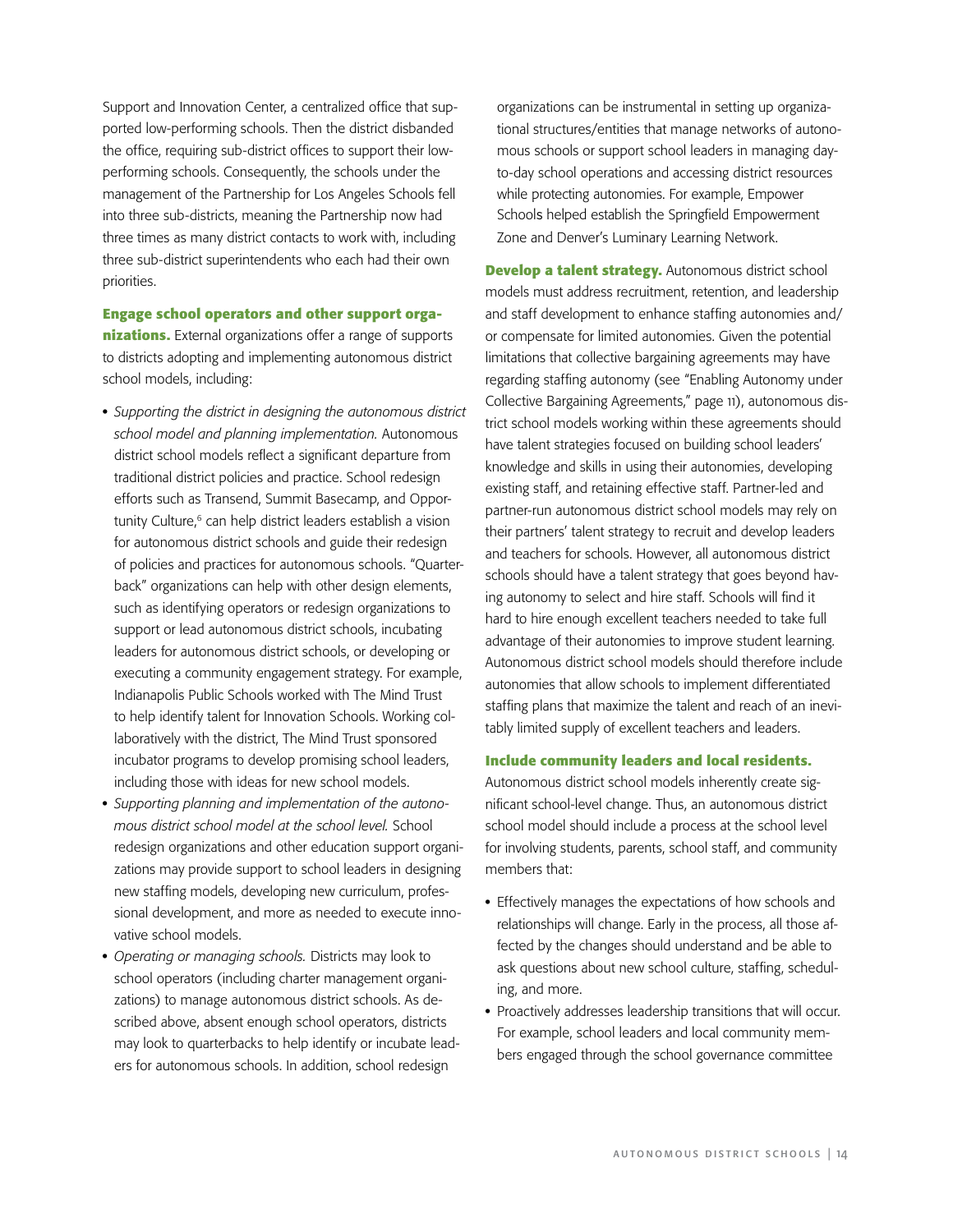will assume greater responsibility for school quality, and others may perceive a reduction of their authority (such as local unions).

- **•** Creates new opportunities for community organizations and families to shape and influence school policies and practices to best meet the needs of students.
- **•** Communicates expectations and facilitates a process for partner organizations to build positive community relationships with school families and affected community groups.

**Ensure sufficient funding and develop a sustainability strategy.** Autonomous district schools optimally operate on district per-pupil funding. However, start-up funding is necessary, at a minimum, to support not only planning and development, but also implementation of key autonomydriven initiatives in the school's initial year(s). Budgeting autonomies are critical for sustainability. Autonomous district school models should give schools maximum discretion over their spending, so that other autonomies (such as staffing, scheduling, academic programming) can help generate "savings" to reallocate toward the school's design needs.

**STANDARD AT** 

 $10 - 10000$ 

 $1911$ 

<sub>colie</sub>n College 33,

70

 $41.7$ 

autonomous district schools | 15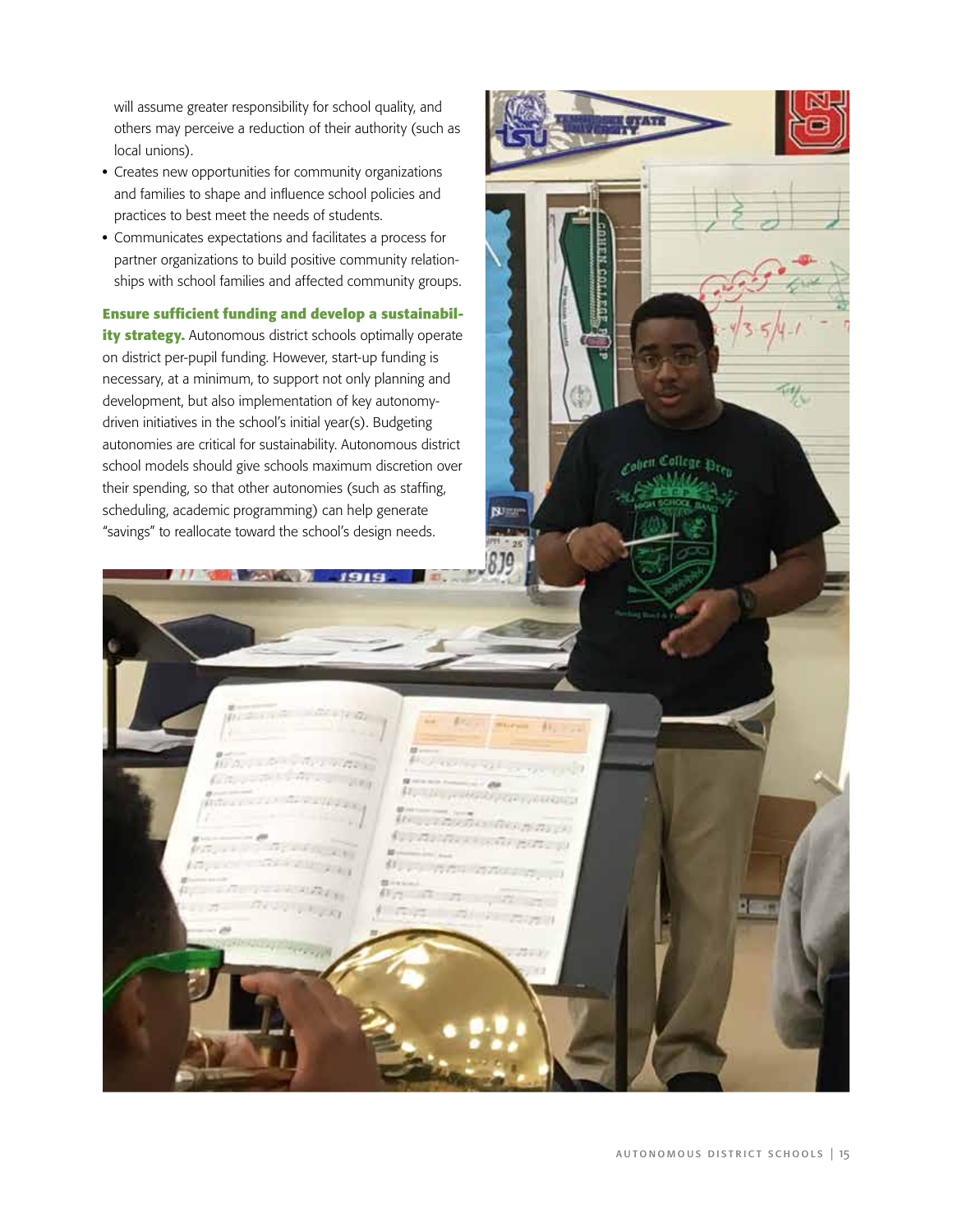# **Critical Design Questions**

As this report suggests, districts contemplating autonomous district schools must consider a number of design and implementation issues reflecting the key dimensions that define autonomous district school initiatives.

| <b>Key dimensions of autonomous</b><br>district school design                                 | <b>Key design and implementation issues</b>                                                                                                                                                                                                                             |
|-----------------------------------------------------------------------------------------------|-------------------------------------------------------------------------------------------------------------------------------------------------------------------------------------------------------------------------------------------------------------------------|
| <b>District-school relationship</b>                                                           | How are autonomies established and protected?                                                                                                                                                                                                                           |
| Legal authority for school autonomy                                                           | Does the district have sufficient authority to implement autonomous school models<br>under state law and/or local policy?                                                                                                                                               |
| School eligibility                                                                            | What is the purpose of the autonomous school initiative-school turnaround, education<br>innovation, expansion of successful school models?                                                                                                                              |
| School-based decision maker (school man-<br>agement/oversight agent)                          | What school-based entity is to be accountable for day-to-day oversight of school leader-<br>ship and operations?                                                                                                                                                        |
| Student enrollment                                                                            | What are the rules for student enrollment, transfers, and service to special student<br>populations?                                                                                                                                                                    |
| Governance relationship                                                                       | Does an organization independent of the school district make unfettered decisions<br>regarding all aspects of school operation? What legal mechanism documents the terms<br>of the new district-school relationship?                                                    |
| <b>School-based autonomies</b>                                                                | What autonomies are schools authorized to exercise?                                                                                                                                                                                                                     |
| Alignment of autonomies to school goals                                                       | What autonomies are critical to achieve school goals? What other autonomies would<br>maximize effectiveness of critical autonomies?                                                                                                                                     |
| Capacity and resources                                                                        | Does the school have sufficient capacity and resources to exercise autonomies<br>effectively?                                                                                                                                                                           |
| <b>Design and implementation strategies</b>                                                   | What strategies are necessary to effectively implement autonomies to create                                                                                                                                                                                             |
|                                                                                               | high-performing schools?                                                                                                                                                                                                                                                |
| Purpose                                                                                       | What is the district's vision for autonomous district schools?                                                                                                                                                                                                          |
| Legal context                                                                                 | What implementing mechanisms are required/necessary per the legal authority autho-<br>rizing autonomous district schools?                                                                                                                                               |
| Planning and implementation timeline                                                          | What amount of time is sufficient to 1) design the district's autonomous school initiative,<br>and 2) design and implement autonomous district schools?                                                                                                                 |
| District infrastructure to support autonomous<br>district school implementation and operation | What internal district structures and systems would most effectively support autono-<br>mous district school design and implementation?                                                                                                                                 |
| Third-party school operators and support<br>organizations                                     | How may third-party organizations support design or operation of autonomous district<br>schools in a way that optimizes the district's vision and capacity for autonomous district<br>school implementation?                                                            |
| Talent strategy                                                                               | How will autonomous district schools identify, develop, and retain excellent leaders and<br>teachers to work in autonomous district schools? How will they collectively staff their<br>schools given the inevitably limited number of talented teachers and principals? |
| Community engagement                                                                          | How should students, parents, school staff, and community members be involved in the<br>design and implementation of autonomous district schools?                                                                                                                       |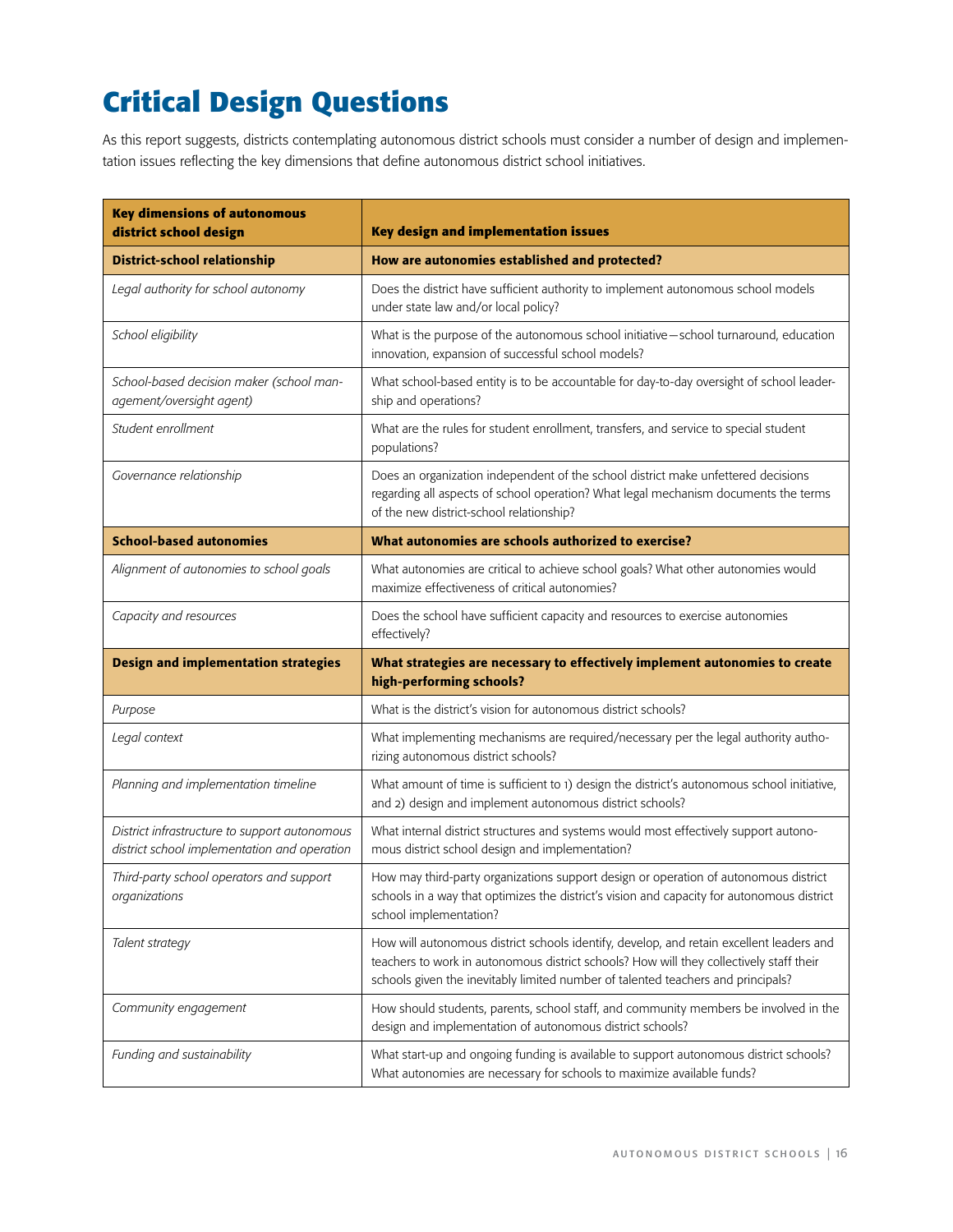# **Conclusion**

Districts are increasingly considering implementing autonomous district schools as a means of creating innovative, high-quality schools. However, simply authorizing schools to exercise autonomy will not result in improved or new school models. Districts must carefully design and implement plans for how autonomous district schools will be governed, and

how they will support and protect schools' autonomies. Ultimately, autonomous district schools can help districts develop a portfolio of schools that includes an increased number of diverse school options and school operators and fewer underperforming schools.